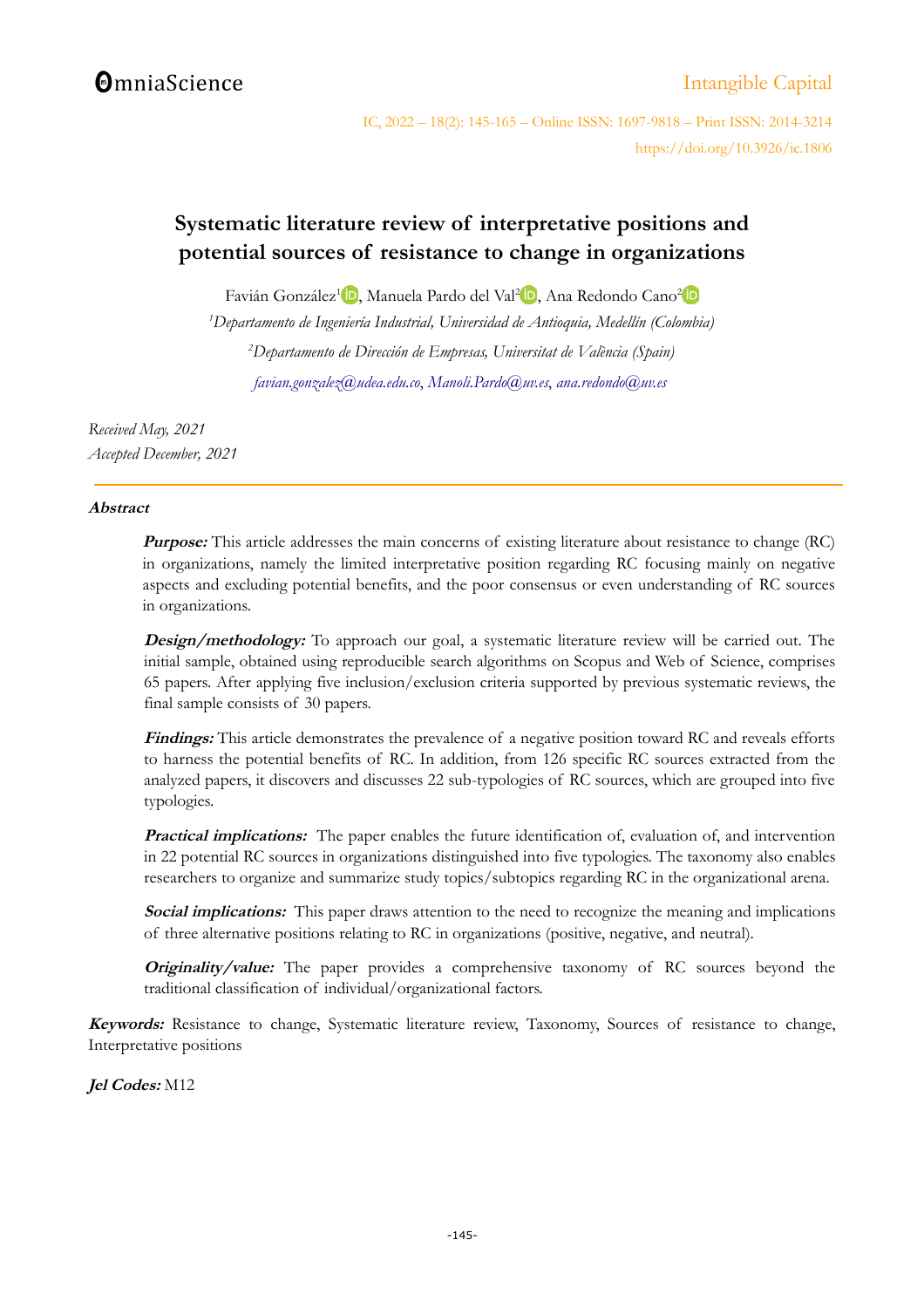#### **To cite this article:**

González, F., Pardo del Val, M., & Redondo Cano, A. (2022). Systematic literature review of interpretative positions and potential sources of resistance to change in organizations. *Intangible Capital,* 18(2), 145-165. <https://doi.org/10.3926/ic.1806>

### **1. Introduction**

Resistance to change (RC) is a natural and critical phenomenon for managers and organizations. To date, a variety of studies have been carried out on RC and its potential sources; however, the effectiveness of interventions to mitigate or take advantage of it continues to be questioned. For example, it has been reported that only one-third of improvement programs are successful, with the ineffective approach to RC being the main reason for the associated failures (Meaney & Pung, 2008; Shahbaz, Gao, Zhai, Shahzad & Hu, 2019). In other words, the scant attention to RC in organizations translates, among other risks, into higher costs when managing change initiatives (Ansoff & McDonnell, 1990). Besides, the literature on RC diverges regarding its favorable or unfavorable impact on the change process (Bareil, 2013; Schweiger, Stouten & Bleijenbergh, 2018).

This situation -practical consequences and divergence- demands a better understanding of RC in organizational contexts. Hence, this article focuses on two aspects. One of them is the interpretive position of RC, which tends to govern attitudes and behaviors toward it (Waddell & Sohal, 1998). The other corresponds to identifying its main potential sources, which is decisive in helping to understand the causal patterns behind RC in organizational settings.

The manner of addressing RC usually depends on the interpretative posture that the organization and its actors have adopted toward it. In this regard, we can speak of two groups of studies. One group has investigated RC from a negative perspective (Atkinson, 2005; Lawrence, 1969), viewing it as an obstacle that managers must eradicate to promote organizational performance (Agboola & Salawu, 2010). On the contrary, the other group has taken a positive approach to RC and invited the discovery of weak points in change initiatives. In other words, studies have considered RC as a valuable resource for organizational improvement (Pardo del Val, Martínez & Roig, 2012; Waddell & Sohal, 1998).

Ignoring either of these two positions, positive and negative, of RC is counterproductive in organizational practice since, before implementing the change, there is not enough information about the effects of RC (Hultman, 1979; Waddell & Sohal, 1998). Despite the importance of understanding the subject, there has been little discussion of these two RC positions together in the scientific literature. For example, Waddell and Sohal (1998) warned that the negative connotation of RC was the dominant approach at that time; DuBose and Mayo (2020) reinforced this statement in a nursing setting and highlighted that RC is natural in individuals; and Burke (2011) and Pardo del Va et al. (2012) emphasized the need to consider the potential benefits of RC. However, the extent to which these calls have been taken into account today is unknown, and they can only be evaluated by consolidating and analyzing the available empirical evidence.

Regarding the identification of sources of RC, to date, countless proposals have been made that differ in terms of the labels, descriptions, and implications of the change process. This high diversity of sources makes it difficult to understand and use the common/convergent knowledge in the available literature's different proposals. For example, Scheiner (2018) pointed out habits, heuristics, personalities, and regimes; Mulombe and Mugova (2018) listed poor communication, little leadership, and poor change management; and Amarantou, Kazakopoulou, Chatzoudes and Chatzoglou (2018) sources of RC included personality traits, job insecurity, little participation in decisions, perceptions of work, low quality of communication, poor management–employee relationships, and attitudes and dispositions toward change and its anticipated impact.

Additionally, studies that have provided some classification in this regard (e.g., García-Cabrera, Álamo-Vera & García-Barba, 2011; Nakhoda & Tajik, 2017; Valero & Castilla, 2011) have tended to divide RC sources into two categories: individual (or personal) and organizational. For example, Kot and Sidorenko (2013) stated that one of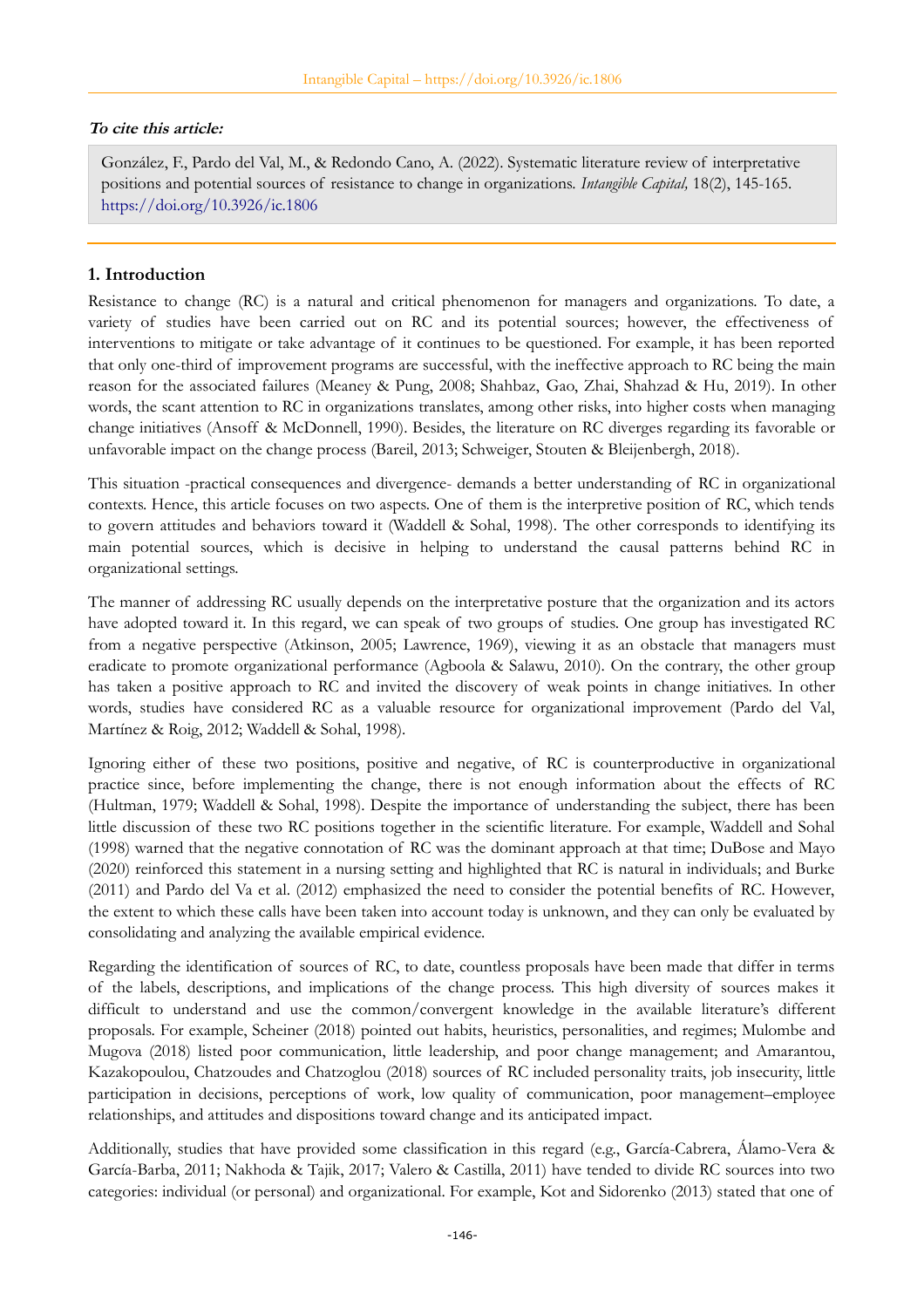their contributions was to delineate and expand the potential causes of RC in the corporate field of gas transportation by differentiating between individual and organizational sources. However, these generic typologies, such as individual/organizational factors, do not reveal the multiple mechanisms of the individual and the organization or the interaction between them through which an organizational change can be prevented or improved. In addition to the individual and organizational classes, Dallavalle (1991), Demski (1993), and Zanin and Bisel (2020) drew attention to the group factors that can generate RC. Amarantou et al. (2018, p. 426) emphasized that 'there is still quite a limited knowledge about the factors that trigger this behavior [RC] in organizations.' Hence, the opportunity to provide a more comprehensive taxonomy of RC sources emerges from the consolidation and grouping of the empirical evidence available using a systematic review approach (e.g., inclusion/exclusion criteria of studies, search protocol, reproducibility).This is essential since, to date, there has been no integration, homogenization, and systematization of reliable/reproducible evidence on interpretive positions toward and sources of RC. A study of this nature is essential as it would provide actionable information for situations before, during, and after implementing the change (Landaeta, Mun, Rabadi & Levin, 2008).

Accordingly, the objective is to carry out a systematic review of the literature on RC in organizational contexts to answer two research questions:

*RQ1 What interpretive position toward RC prevails in the empirical study of RC in organizations, and what are the possible implications for future work?*

### *RQ2 What taxonomy of RC sources would allow researchers to classify, summarize, describe, and measure the RC sources reported by empirical works on the subject beyond traditional individual/organizational factors?*

Addressing the first question helps discuss, more than 20 years later, what Waddell and Sohal (1998) reported on research in RC: prevalence of the negative position toward RC. It also allows us to analyze and discuss the extent to which the calls of Burke (2011) and Pardo del Val et al. (2012), among other authors, regarding the relevance of also recognizing the potential benefits of RC have been considered as vehicles for improving change initiatives. The position assumed towards RC (positive or negative) enables managers, professionals, and researchers to have a more comprehensive understanding of RC than its traditionally negative view when evaluating and reconfiguring future initiatives exchange. Moreover, our study draws attention to a third position, with reference to reasonable doubt, as the first lens of the researcher, leader, or professional when facing RC.

Likewise, through the answers to the second question, we seek to extend the classifications used by authors such as Nakhoda and Tajik (2017), who referred to personal factors; Pardo del Val et al. (2012) and Valero and Castilla (2011) on individual (or personal) and organizational factors; Dallavalle (1991) and Demski (1993) on individual, group, and organizational factors; and Stegaroiu and Talmaciu (2016), who used the labels 'cognitive,''emotional,' and 'personal,' which in themselves are extensions of individual factors. Hence, this paper contributes to ameliorating the poor consensus/understanding of RC sources in organizations (Amarantou et al., 2018) by providing a comprehensive taxonomy to group and classify RC sources, informed by empirical research. Moreover, our taxonomy extends the understanding of RC triggers in organizations beyond the two traditional typologies (organizational and individual factors) of sources recognized by the literature by incorporating inter/intra-organizational social relations (collective action, individual–organization interactions, and exogenous factors). The five typologies and 22 RC sources make our taxonomy the most complete and up-to-date investigative and managerial resource to conceptually explain why RC can be generated in organizations. This encourages leaders, professionals, and researchers to identify, evaluate, and intervene in RC sources to anticipate and mitigate conflicts, failures, and waste of resources in scenarios of change initiatives in organizations.

The following section details the systematic review protocol used. The subsequent sections present the results of each research question, followed by a general discussion of the findings (including practical implications). The final two sections present the conclusions/future work and limitations.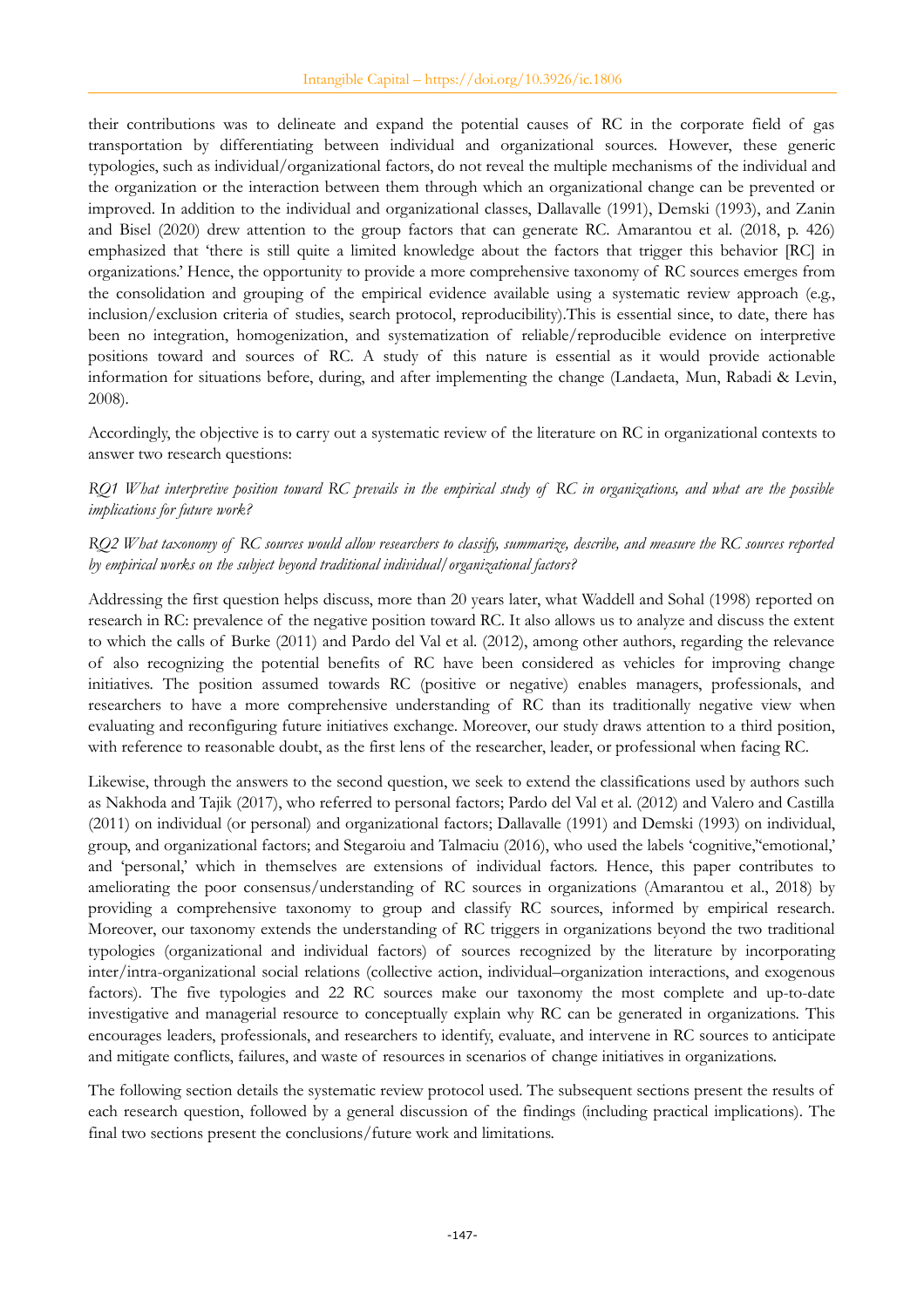## **2. Materials and methods**

This study follows the general protocol of a systematic review, summarized as planning the study, selecting the documents, analyzing/synthesizing the information, and reporting the results (Denyer & Tranfield, 2009; Pérez-Rave, 2012; Torgerson, 2003). Three inclusion/exclusion criteria supported by previous systematic reviews were used: C1 – peer review (one of the requirements for indexing in Scopus and the Web of Science -WoS); C2 – language (following Amor et al. (2019) and García-Sancho, Salguero and Fernández (2014)), we included documents in English and Spanish, which are in the authors' domain); and C3 –empirical studies (with original data and the IMRaD structure). These three criteria were also use by Barber-Westin and Noyes (2011), Li and Siegrist (2012), and Wagman and Håkansson (2019). Two other criteria were added: C4 – study context (organizational); and C5 – provision of at least one source of RC considering expressions such as the factor, antecedent, determinant, source, or cause of RC (C5 is a domain-specific criterion according to the study purpose).

Then, we proceeded with the definition of the search terms, the planning of the fieldwork, and the retrieval of the starting documents. Table 1 shows the search expressions used in Scopus and the WoS.

| <b>Resource</b> | <b>Search expressions</b>                                                                 | Documents |
|-----------------|-------------------------------------------------------------------------------------------|-----------|
|                 | #1 TITLE-ABS-KEY ("sources of resistance to change" OR" causes of resistance to           |           |
|                 | change" OR "factors of resistance to change" OR"determinants of resistance to change"     |           |
|                 | OR "antecedents of resistance to change" OR" resistance-to-change sources" OR             |           |
| Scopus          | "resistance-to-change factors" OR "resistance-to-change causes" OR "resistance-to-change  | 50        |
|                 | determinants" OR                                                                          |           |
|                 | "resistance-to-change antecedents") AND (LIMIT-TO (LANGUAGE, "English")                   |           |
|                 | ORLIMIT-TO (LANGUAGE, "Spanish"))                                                         |           |
|                 | #3 TS=("sources of resistance to change" OR" causes of resistance to change" OR "factors" |           |
|                 | of resistance to change"OR"determinants of resistance to change"OR"antecedents of         |           |
| <b>WoS</b>      | resistance to change" OR" resistance-to-change sources" OR" resistance-to-change          | 15        |
|                 | factors"OR" resistance-to-change causes"OR" resistance-to-change                          |           |
|                 | determinants"OR" resistance-to-change antecedents")                                       |           |
| Both            | Scopus (50), WoS (15)                                                                     | 65        |

Table 1.Collection strategy for candidate studies (July 9, 2019)

There is no defined minimum number of papers necessary to carry out a systematic literature review (Albliwi, Antony, Halim Lim & van der Wiele, 2014). What is required is that researchers report the number of documents found based on representative/reproducible search algorithms (initial sample) as well as the number of accepted (final sample) documents when precise/supported criteria are applied (Pérez-Rave, 2012; Torgerson, 2003). For example, the final sample in the study by Breitenstein, Gross and Christophersen (2014) contained 11 papers, that in the study by Payne, Lister, West and Bernhardt (2015) consisted of 24 papers, and that in the study by Walker (2010) amounted to 54 papers.

Thus, once the search algorithms had been carried out, an initial set of 65 documents was obtained, which was verified (initially the title and abstract and then the rest of the paper) as meeting the selection criteria. A final sample of 30 studies was obtained that complied with the established criteria and therefore made up the 'Relevant Literary Space' -RLS- (Pérez-Rave, 2012) under review. Then, each study was reread and synthesized, considering its objective, justification, methods, results, conclusions, limitations/challenges, and position regarding RC. In addition, specific RC sources were extracted from each article (126 in total), considering the lexical (words, e.g., causes, determinants, factors, see Table 1) and syntactic (phrases) analysis of the contents. Each specific RC source was transcribed on post-it notes for easy viewing and processing. Next, a manual discovery procedure of taxonomic patterns was carried out from documents (e.g., Arroyave, Redondo & Dasí, 2021; Pérez-Rave, 2019), assisted by "agreement between judges" (Hayes, 2002). Thus, two judges independently displayed the grouping of the sources considering a semantic analysis of the 126 previously extracted sources (post-its). Next, the degree of agreement between the judges was assessed, and those groups of sources that reached at least 70% agreement were accepted. In total, it took two rounds on different days to cover all of the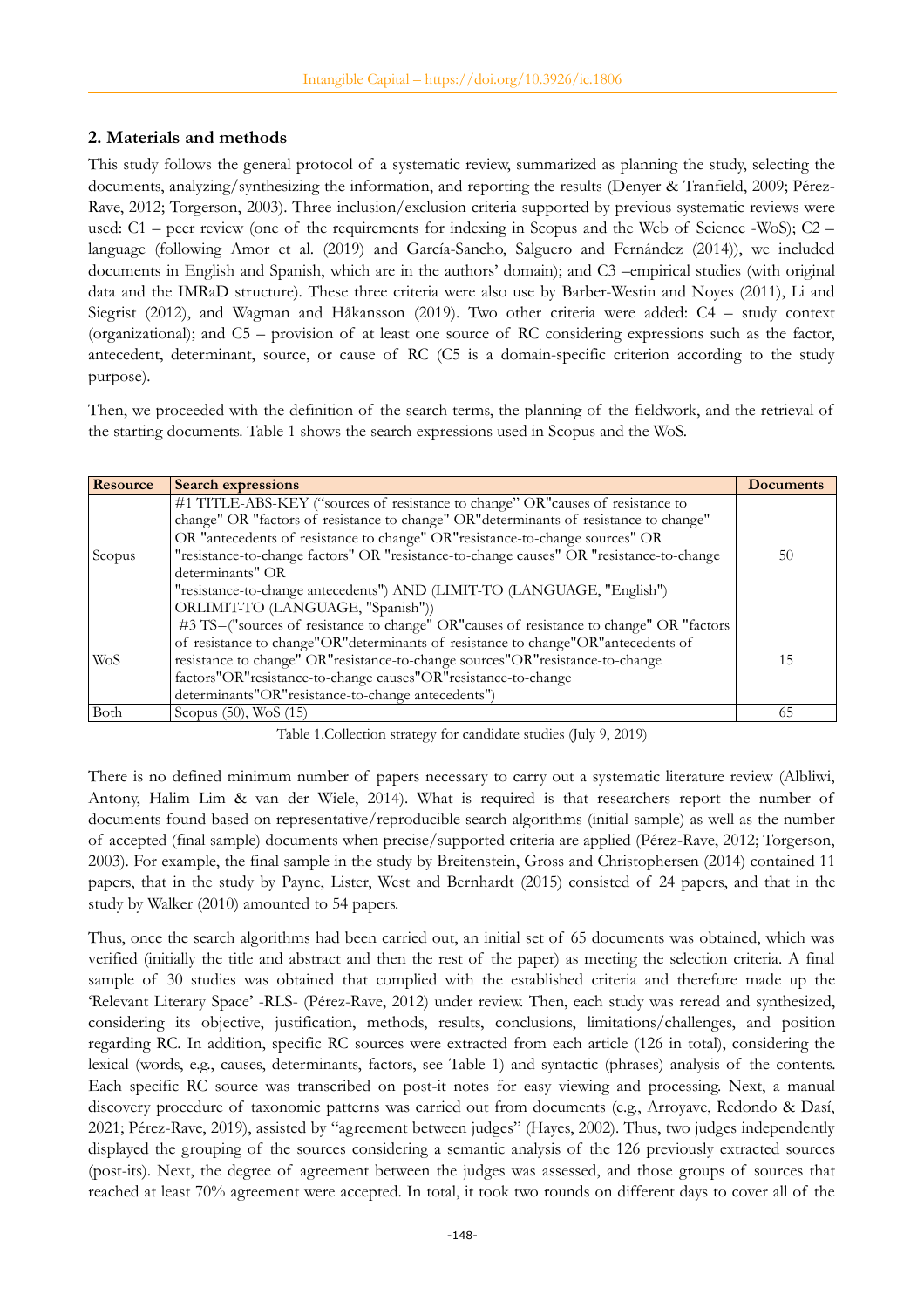sources. In the first round, consensus was obtained for two underlying groups (covering 80% of the post-its); in the second round, there was an agreement for two other groups (accumulating 85% of the post-its). The remaining 15% of RC sources were examined through debate between the two judges, first exposing the position of each one, then the reasons for the groupings, and, finally, utilizing rational persuasion. A third judge would be used if consensus had not been reached; however, it was unnecessary since consensus was reached among the participants. Thus, the grouping of 15% of RC sources provided an additional group of sources. The findings configure a taxonomic model comprising five categories of RC sources, which was also used to characterize the RLS under study.

The study as a whole and, mainly, the discovery of patterns described emerges from an inductive approach to generating knowledge (from data to theory). This approach is used in order to, similar to Siggelkow (2007) and Noble and Paveglio (2020), propose a model based on data that favors theorizing/explaining some phenomenon of interest; in our case: Why is RC generated in organizations? (That is, identify its sources). Thus, thanks to the creation of this model, future quantitative works will be able to examine the proposed components (taxonomic categories and typologies) under a deductive approach (from theory to data) to knowledge generation (Siggelkow,  $2007$ ."

## **3. Results and analysis**

This section presents the findings in three parts. The first is a general characterization of the study sample. The second provides answers about the interpretative positions toward RC. The third focuses on the taxonomic model of potential RC sources.

#### *General characterization of the sample of studies under review*

This section summarizes the study of RC in organizational contexts, considering the bibliometric aspects, type of study (quantitative, qualitative, or mixed), and kind of change that triggered RC. Thus, Table 2 provides the bibliometric characterization of the RLS.

| $\mathbf{N}\mathbf{o}$   | <b>Study</b>                             |        | <b>Resource Editor Country</b> | Quartile in SJR 2019 |
|--------------------------|------------------------------------------|--------|--------------------------------|----------------------|
| $\mathbf{1}$             | Aramburu and Zeballos (2016)             | Scopus | United Kingdom                 | NA                   |
| $\overline{c}$           | Caruth and Caruth (2013)                 | Scopus | Turkey                         | Q <sub>3</sub>       |
| 3                        | Chiang (2010)                            | Scopus | United Kingdom                 | Q1                   |
| $\overline{\mathcal{A}}$ | Cornelison, Hermer, Syme and Doll (2019) | Scopus | United Kingdom                 | Q1                   |
| 5                        | Curtis and White (2002)                  | Scopus | <b>United States</b>           | Q3                   |
| 6                        | Danisman (2010)                          | Scopus | United Kingdom                 | Q1                   |
| 7                        | Demski (1993)                            | Scopus | <b>United States</b>           | Q1                   |
| 8                        | Disogra, Glanz and Roger (1990)          | Scopus | United Kingdom                 | Q2                   |
| 9                        | Edgerton, Grizzle and Washington (2010)  | Both   | United Kingdom                 | Q1                   |
| 10                       | García-Cabrera et al. (2011)             | Both   | Holland                        | Q1                   |
| 11                       | George and Jones (2001)                  | Both   | <b>United States</b>           | Q1                   |
| 12                       | Herremans, Herschovis and Bertels (2009) | Both   | Holland                        | Q1                   |
| 13                       | Yun-Hong, Cheng, and Chen (2009)         | Scopus | <b>United States</b>           | NA                   |
| 14                       | Johnston and Oman (1990)                 | Scopus | <b>United States</b>           | Q1                   |
| 15                       | Kiilo and Kutsar (2015)                  | Both   | United Kingdom                 | Q1                   |
| 16                       | Kot and Sidorenko (2013)                 | Scopus | Pakistan                       | $\overline{SC}$      |
| 17                       | Landaeta et al. (2008)                   | Scopus | United Kingdom                 | Q <sub>4</sub>       |
| 18                       | Mahdavian et al. (2012)                  | Scopus | <b>United States</b>           | NA                   |
| 19                       | Nakhoda and Tajik (2017)                 | Both   | United Kingdom                 | Q1                   |
| 20                       | Okumus and Hemmington (1998)             | Scopus | United Kingdom                 | Q1                   |
| 21                       | Olson (1989)                             | Scopus | <b>United States</b>           | Q1                   |
| 22                       | Pardo del Val and Martínez (2003)        | Scopus | United Kingdom                 | Q1                   |
| 23                       | Pardo del Val et al.(2012)               | Both   | United Kingdom                 | Q1                   |
| 24                       | Pechlaner and Sauerwein (2002)           | Scopus | United Kingdom                 | Q1                   |
| 25                       | Homan, Pieterse and Caniels (2012)       | Both   | United Kingdom                 | Q2                   |
| 26                       | Pihlak and Alas (2012)                   | Scopus | United Kingdom                 | Q2                   |
| 27                       | Savenstedt, Sandman, and Zingmark(2006)  | Scopus | United Kingdom                 | Q1                   |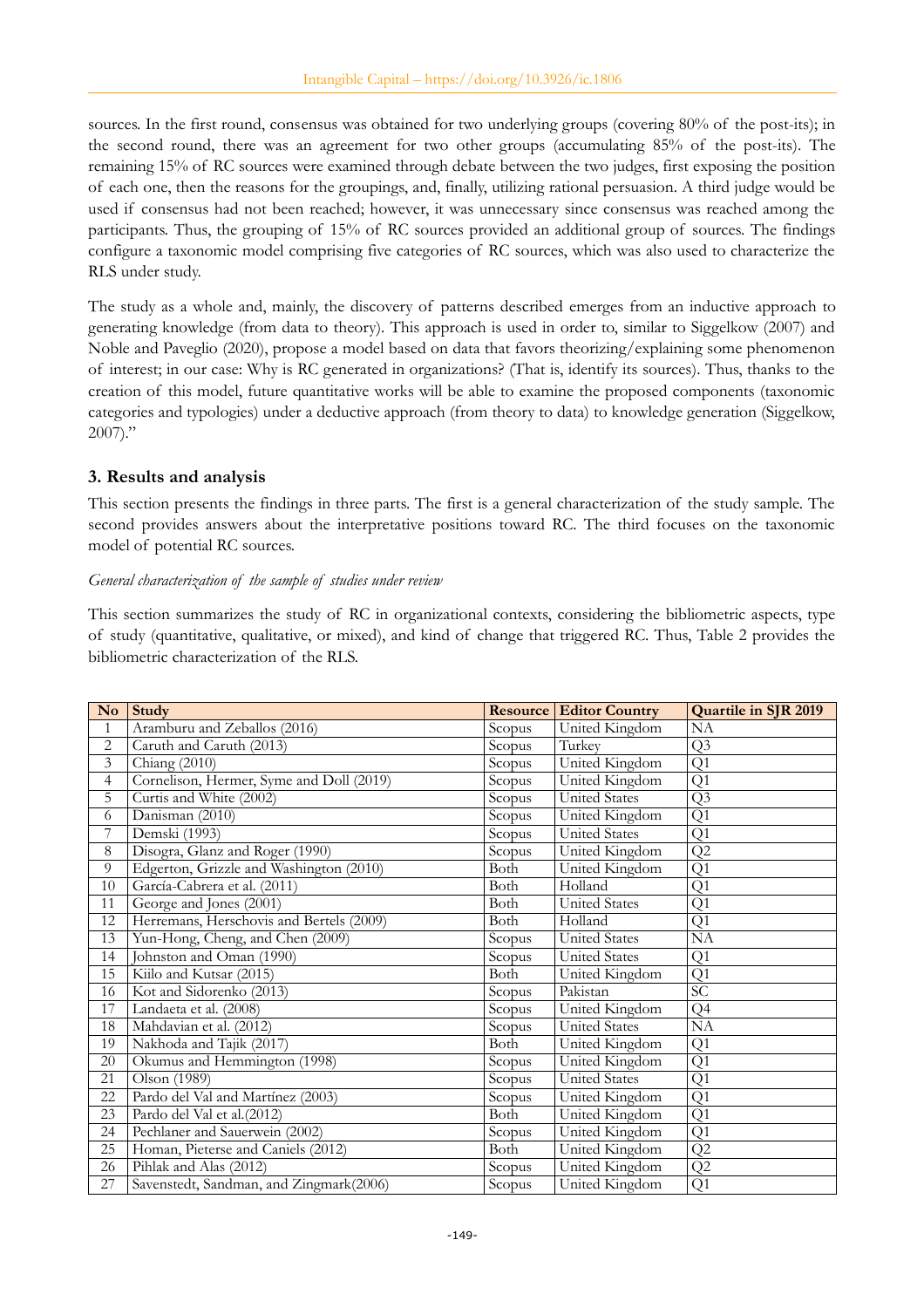Intangible Capital – https://doi.org/10.3926/ic.1806

|    | $\bf{No}$ Study                  |        | <b>Resource Editor Country</b> | <b>Quartile in SJR 2019</b> |
|----|----------------------------------|--------|--------------------------------|-----------------------------|
| 28 | Teare and Monk (2002)            | Scopus | United Kingdom                 |                             |
| 29 | Valero and Castilla (2011)       | Both   | Venezuela                      |                             |
| 30 | Zulu, Murray, and Strydom (2004) | Scopus | United Kingdom                 |                             |

NA: not apply; they are conference proceedings; SJR: Scimago Journal Ranking. SC: unranked in SJR.

Table 2. Relevant literary space under study

Table 2 shows that all the articles that made up the RLS come from journals indexed in Scopus or WoS, which implies that the journals satisfy, among other aspects, content quality assurance processes (Baas, Schotten, Plume, Côté & Karimi, 2020; Kim, 2015). Likewise, 85% of the documents that make up the RLS addressed come from journals classified in the first or second quartile in SJR, among those that reported such information. Moreover, the documents included in the RLS meet all the predefined selection criteria (see Section 2). Thus, the identified RLS is a valuable scientific resource to extract information about sources of RC.

Table 2 also shows that most (70%) of the RLS contains European journals, the United Kingdom prevailing with 86% of these journals. Likewise, among the 27 studies from scientific journals (three studies come from congresses).

Regarding the studies' typology, Table 3 describes the RLS under the categories of qualitative, quantitative, and mixed, including expressions summarizing the aims of the studies in each category.

| <b>Study type</b> | Central topics covered by the studies                                                                       |                                   |    | Percentage |
|-------------------|-------------------------------------------------------------------------------------------------------------|-----------------------------------|----|------------|
| Qualitative       | Change processes and tacit knowledge                                                                        | Aramburu and Zeballos (2016)      | 20 | 66.70      |
|                   | Organizational change in universities                                                                       | Caruth and Caruth (2013)          |    |            |
|                   | Individuals' psychological reaction to change                                                               | Curtis and White (2002)           |    |            |
|                   | Organizational culture (values and social<br>understandings) as a RC source                                 | Danisman (2010)                   |    |            |
|                   | RC sources in organizations                                                                                 | Demski (1993)                     |    |            |
|                   | Making decisions regarding initiating/maintaining<br>collaborative organizational relationships             | Disogra et al (1990)              |    |            |
|                   | Change management in translational informatics                                                              | Edgerton et al. (2010)            |    |            |
|                   | Micro-model of change and resistance to change<br>in organizations                                          | George and Jones (2001)           |    |            |
|                   | RC in industry and firms considering forces at<br>both the organization and field level                     | Herremans et al. (2009)           |    |            |
|                   | RC generated by the language use among<br>participants in change programs                                   | Homan et al. (2012)               |    |            |
|                   | How the Estonian government meets international<br>standards in the evidence-based policy-making<br>process | Kiilo and Kutsar (2015)           |    |            |
|                   | Sources of RC in managers of a gas-transportation<br>company                                                | Kot and Sidorenko (2013)          |    |            |
|                   | Sources of RC in healthcare                                                                                 | Landaeta et al. (2008)            |    |            |
|                   | Barriers and sources of RC in hotel organizations                                                           | Okumus and Hemmington<br>(1998)   |    |            |
|                   | Change procedures to facing early intervention<br>programs                                                  | Olson (1989)                      |    |            |
|                   | Errors in the formulation/implementation of<br>strategic concepts                                           | Pechlaner and Sauerwein<br>(2002) |    |            |
|                   | Values/perceptions about the use of ICT<br>applications in elder care                                       | Savenstedt et al. (2006)          |    |            |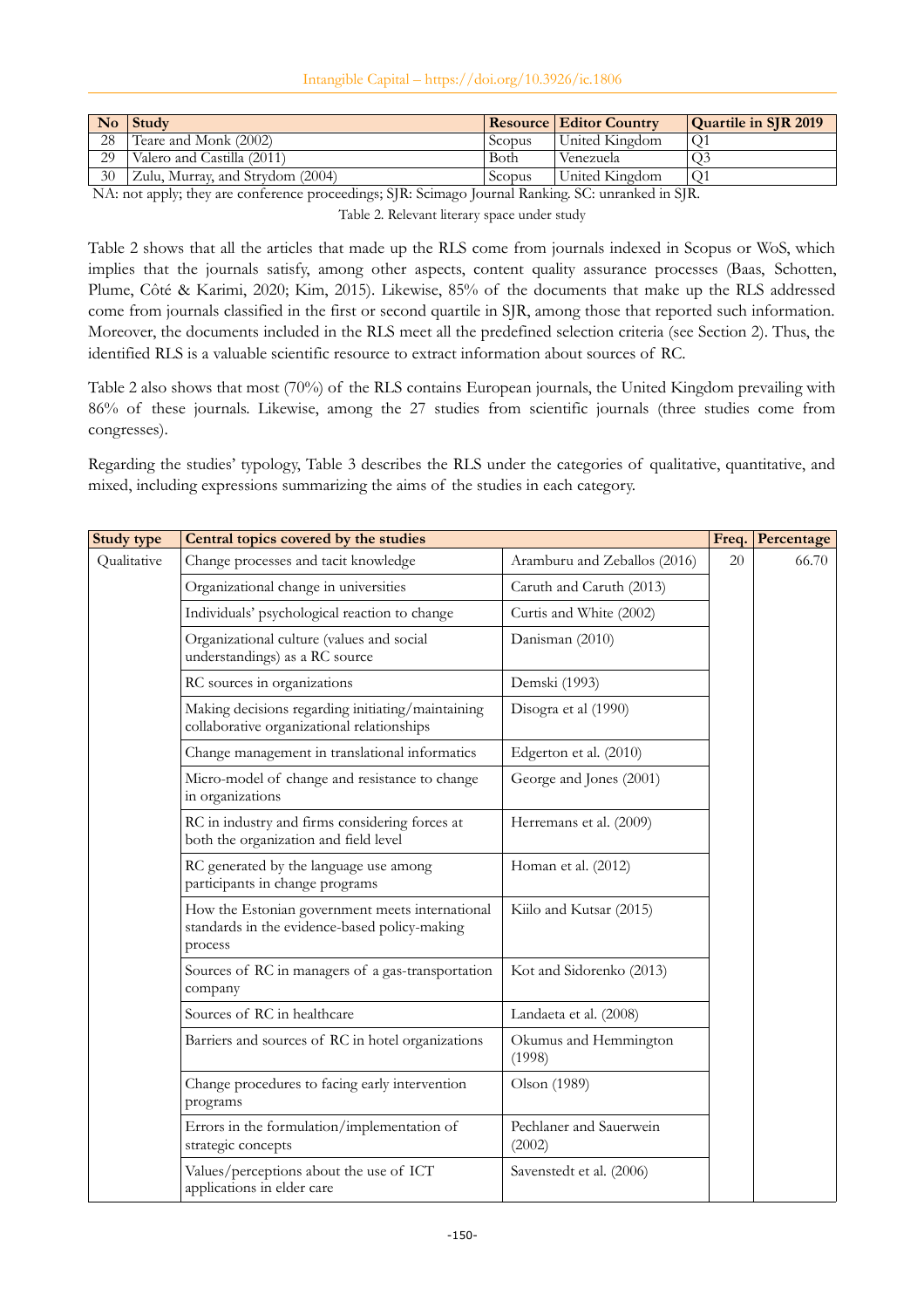| Study type   | Central topics covered by the studies                                                             |                              |                | Freq.<br>Percentage |
|--------------|---------------------------------------------------------------------------------------------------|------------------------------|----------------|---------------------|
|              | Ways in which organizations can learn from<br>change                                              | Teare and Monk (2002)        |                |                     |
|              | Ways of decreasing RC based on the expectations<br>theory                                         | Yun-Hong et al. (2009)       |                |                     |
|              | Development of quality assurance systems for<br>culture and change with higher education settings | Zulu et al. (2004)           |                |                     |
|              | Employees' RC in university libraries                                                             | Nakhoda and Tajik (2017)     |                |                     |
|              | Plan to overcoming RC in a financial organization                                                 | Valero and Castilla (2011)   |                |                     |
| Quantitative | Sources of RC considering new structural<br>contextual factors                                    | García-Cabrera et al. (2011) |                |                     |
|              | Sources of RC and their relationships with types of                                               | Pardo del Val and Martínez   |                |                     |
|              | changes                                                                                           | (2003)                       |                |                     |
|              | The effect of the participative management style on                                               | Pardo del Val et al. (2012)  |                |                     |
|              | change, both by influencing RC and by improving                                                   |                              | 8              | 26.7                |
|              | change results                                                                                    |                              |                |                     |
|              | Sources of RC in Iranian organizations                                                            | Mahdavian et al. (2012)      |                |                     |
|              | Perceptions, antecedents, and consequences of                                                     | Chiang (2010)                |                |                     |
|              | change in a hotel organization                                                                    |                              |                |                     |
|              | How nursing homes in a program perceive their                                                     | Cornelison et al. (2019)     |                |                     |
|              | adoption of person-centered care practices, and                                                   |                              |                |                     |
|              | how those perceptions may change                                                                  |                              |                |                     |
| Mixed        | Examination of RC by organization members to                                                      | Johnston and Oman (1990)     |                |                     |
|              | discover how to improve change initiatives                                                        |                              | $\overline{2}$ | 6.6                 |
|              | Sources of RC in Indian, Chinese, and Estonian                                                    | Pihlak and Alas (2012)       |                |                     |
|              | organisations                                                                                     |                              |                |                     |
| Total        |                                                                                                   |                              | 30             | 100                 |

Table 3. Types of studies present in the RLS

Table 3 shows that most of the works (66.7%) were qualitative studies. Among them is the study by Homan et al. (2012), who discovered that RC can be the consequence of differences in the professional discourse of work teams. The second category in the study typologies is quantitative works. For example, García-Cabrera et al. (2011) identified the factors that determine the RC of employees, incorporating new individual antecedents related to personality. They used a structured questionnaire, confirmatory factor analysis, and linear regression. The last category in the study typologies is mixed works, which amounted to 6.6% of the total RLS. In this typology are Johnston and Oman (1990), who proposed a model for understanding RC sources in US federal organizations. They addressed a sample of 347 officials; the qualitative phase was based mainly on the use of documentary analysis and semantic–syntactic analysis, and the quantitative phase involved analysis of variance, ttests, and correlation analysis.

However, the investigations that make up the RLS sometimes addressed organizational change in a more general sense (not in a specific project or area), but others focused on a specific type of change. Table 4 summarizes the types of change that caused RC that were presented in the RLS.

| Types of change       | Reference                                                                                                                                                                                                                                                                                                                                                                     | Freq. | Percentage |
|-----------------------|-------------------------------------------------------------------------------------------------------------------------------------------------------------------------------------------------------------------------------------------------------------------------------------------------------------------------------------------------------------------------------|-------|------------|
| General               | Valero and Castilla (2011); García-Cabrera et al. (2011); Pardo del Val et al.<br>(2012); Pardo del Val and Martinez (2003); Pihlak and Alas (2012);<br>Danisman (2010); Chiang (2010); Johnston and Oman (1990); Teare and<br>Monk (2002); Pechlaner and Sauerwein (2002); Curtis and White (2002);<br>George and Jones (2001); Disogra et al. (1990); Aramburu and Zeballos | 17    | 56.7       |
|                       | (2016); Caruth and Caruth (2013); Yun-Hong et al. (2009); Okumus and<br>Hemmington (1998)                                                                                                                                                                                                                                                                                     |       |            |
| Technological         | Nakhoda and Tajik (2017); Mahdavian et al. (2012); Homan et al. (2012);<br>Savenstedt et al. (2006); and Edgerton et al. (2010)                                                                                                                                                                                                                                               | 5     | 16.6       |
| Quality<br>management | Demski (1993); Zulu et al. (2004)                                                                                                                                                                                                                                                                                                                                             | 2     | 6.7        |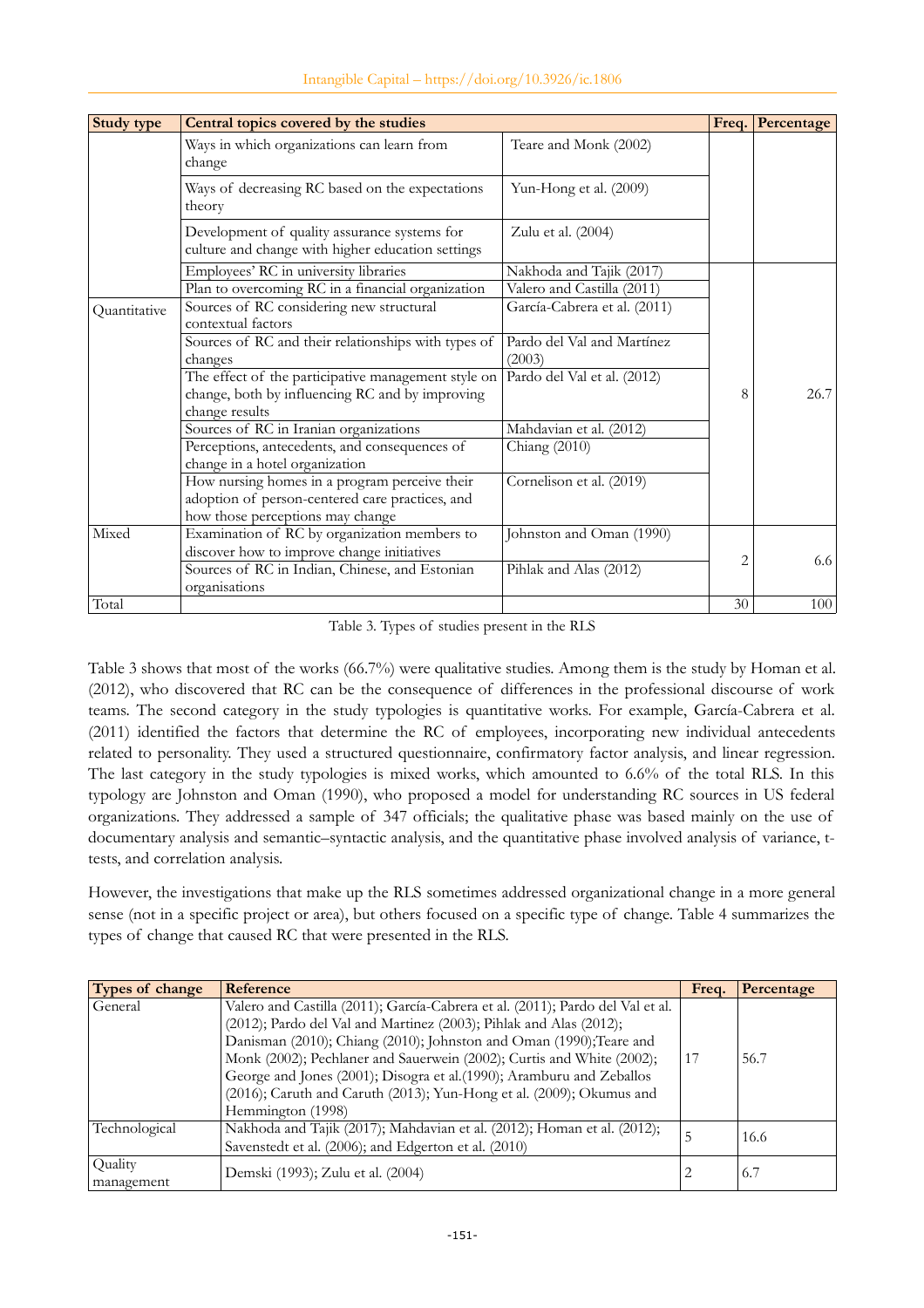#### Intangible Capital – https://doi.org/10.3926/ic.1806

| Types of change   | Reference                | Freq. | Percentage |
|-------------------|--------------------------|-------|------------|
| Cost control      | Kot and Sidorenko (2013) |       | 3.3        |
| Educative         | Olson (1989)             |       | 3.3        |
| Management        |                          |       | 3.3        |
| approach          | Cornelison et al. (2019) |       |            |
| Public politics   | Kiilo and Kutsar (2015)  |       | 3.3        |
| Reengineering of  |                          |       | 3.3        |
| business          | Landaeta et al. (2008)   |       |            |
| Environmental and |                          |       | 3.3        |
| social            | Herremans et al. (2009)  |       |            |
| Total             |                          | 30    | 100        |

Table 4. Types of changes present in the RLS

Table 4 shows that 'general' change occupies the first place in the RLS, with representation of 56.7%. It is worth mentioning that Curtis and White (2002) examined individuals' psychological reaction to change. They identified several reasons provided by the literature (management and psychology) that cause RC behaviors in employees. Among the main causes are increased stress, self-interest, low self-esteem, a lack of understanding of the proposed change, authoritarian pressure to materialize the change, perceptions about the change event, and low motivation. On the other hand, within the specific changes (43%), the technological one stands out, accounting for 16.6% of the total RLS. Among the works on this type of change is the study by Edgerton et al. (2010), who addressed an organizational case of change events in hardware, software, data model, procedures, and terminology standards. This work identified obstacles that prevent the successful management of change: inadequate communication of the change process, cultural aspects in work practice, a lack of leadership, and a lack of training for employees involved in the change process.

### *Interpretative positions from which RC is conceived in organizational settings (RQ1)*

Table 5 summarizes the positions (positive and negative) that have been addressed in the RLS when conceiving of RC in organizational settings.

| <b>Positions</b> | Reference                                                                   | Frequency      | Percentage |
|------------------|-----------------------------------------------------------------------------|----------------|------------|
| Negative         | Nakhoda and Tajik (2017); Valero and Castilla (2011); García-Cabrera et al. |                |            |
|                  | (2011); Pardo del Val and Martínez (2003); Mahdavian et al. (2012); Pihlak  |                |            |
|                  | and Alas (2012); Homan et al.; Chiang (2010); Herremans et al. (2009);      | 23             | 76.7       |
|                  | Johnston and Oman (1990); Curtis and White (2002); Demski (1993);           |                |            |
|                  | Disogra et al.(1990); Olson (1989); Cornelison et al. (2019); Zulu et al.   |                |            |
|                  | (2004); Aramburu and Zeballos (2016); Kiilo and Kutsar (2015); Caruth and   |                |            |
|                  | Caruth (2013); Yun-Hong et al. (2009); Okumus and Hemmington (1998);        |                |            |
|                  | Kot and Sidorenko (2013); Landaeta et al. (2008)                            |                |            |
| Neutral          | Danisman (2010); Teare and Monk (2002); Pechlaner and Sauerwein (2002);     |                | 16.6       |
|                  | George and Jones (2001); Edgerton et al. (2010)                             |                |            |
| Positive         | Pardo del Val et al. (2012); Savenstedt et al. (2006)                       | $\overline{2}$ | 6.7        |
| Total            |                                                                             | 30             | 100        |

Table 5. Interpretative positions toward RC present in the RLS

In Table 5, the 'negative' label refers to the studies that planned proposals to reduce or eliminate RC because it was considered as a problem exclusively for employees and as harmful to the change process. In this group of studies, we found expressions such as 'RC makes improvement difficult or impossible' (Nakhoda & Tajik, 2017, p. 527), 'RC obstructs the efforts of leaders' (Valero & Castilla, 2011, p. 440), and 'RC is a critical state of employees that affects the success of change initiatives' (García-Cabrera et al., 2011, p. 231). Meanwhile, the 'positive' label includes studies that viewed RC as a valuable resource or an opportunity to improve the change process, with phrases such as 'RC could improve the results of change' (Pardo del Val et al., 2012, p. 1856) and 'through RC a deeper and ethical discussion about change can be given' (Savenstedt et al., 2006, p. 23). From this position, RC is not conceived of as a threat to change. Thus, it calls critically and reflective ly for the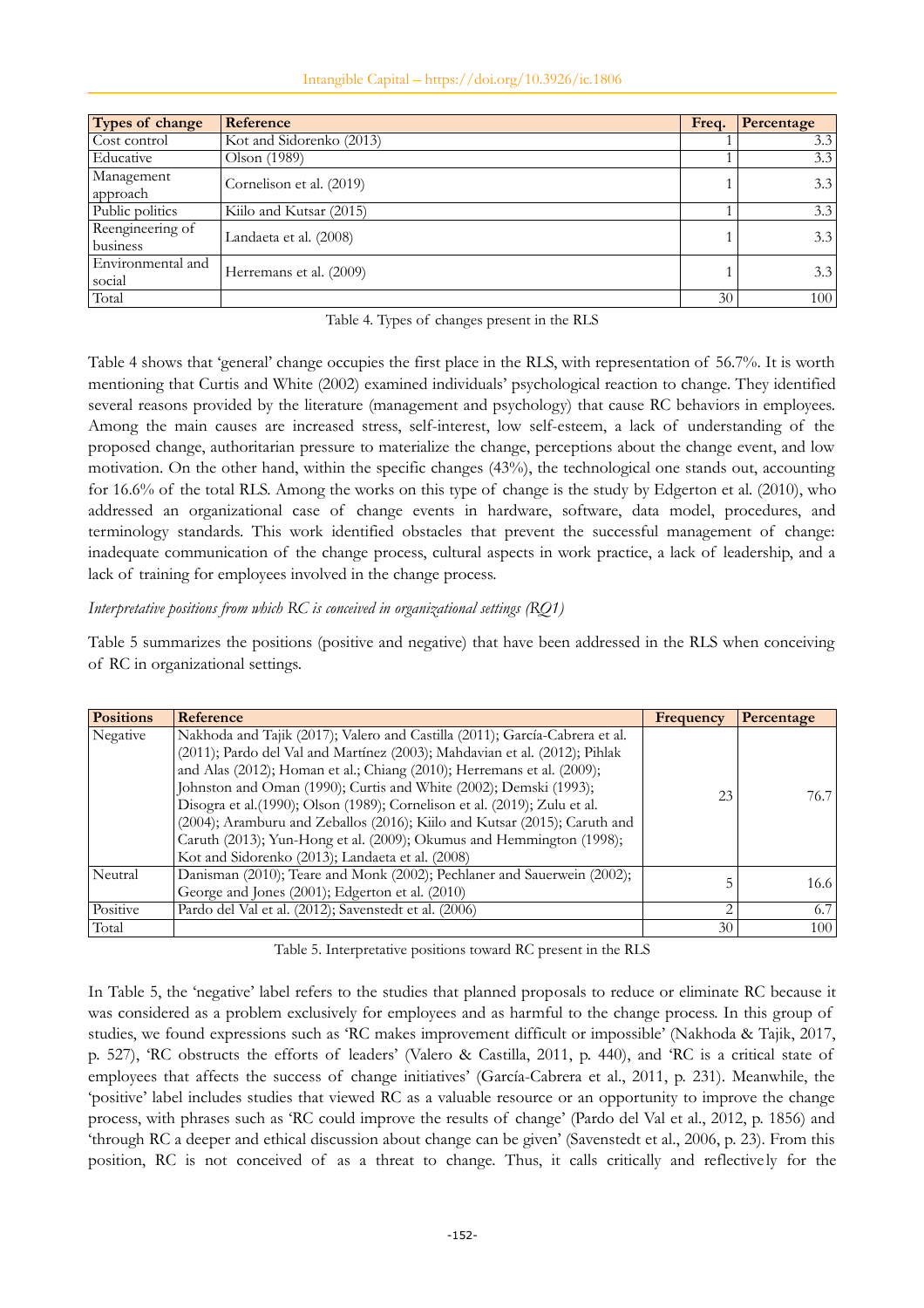consideration of new points of view in the face of the change process. For its part, the 'neutral' label includes studies that do not show a positive or negative position toward RC regarding the change process.

Table 5 shows that the vast majority of studies had a negative view of RC and sought to eliminate it (76.7%). Of the 30 selected studies, only two (6.7%) approached RC positively. This approach was mentioned by Pardo del Val et al. (2012), who studied the effect of the participatory management style on RC and its impact on change performance by using previously published scales to measure the main concepts and correlation analysis in their exploration of the relationships between the variables of interest. They suggested that participatory management offers an organization's members the necessary information to question aspects that must be considered during the implementation of change. They concluded that RC can be useful in examining some elements that are not considered in the conception or planning of change, generating danger for the change itself. The other work that assumed a positive position toward RC was the study by Savenstedt et al. (2006), who conducted interviews with 10 members of health care staff dedicated to caring for the elderly. They examined the perceptions of this type of professional on the use of technological applications in such work. They found that caregivers perceived this technology as a promoter of the dehumanization of care for the elderly, so they were resistant to its use. They concluded that an ethical and in-depth discussion should be carried out before introducing technological applications dedicated to the care of the elderly.

## *Classification of RC sources in organizational settings (RQ2)*

This section consists of three subsections. The first describes the new taxonomic model of RC sources building on previous contributions that focused merely on the individual/organization, the second describes its five proposed typologies, and the third uses the model to characterize the object of work of the RLS.

• *Proposed taxonomy*

Figure 1 provides the proposed taxonomy for RC sources.

In Figure 1, the type of RC sources associated with the 'individual' refers to those sources that can be attributed directly to each person who disagrees with a proposal for change in the organization. The RC sources associated with the 'organization' refer to RC sources that can be attributed directly to the organization proposing the change. 'Collective action' includes RC sources originating simultaneously from a fully identified group of people who jointly express their dissatisfaction with the proposal or process of change, which is consistent with the concept of concertive resistance (Zanin & Bisel, 2020). 'Individual–organization interaction' consolidates those sources that emerge from the joint individual–organizational exchanges. The interpretation given here to the interaction concept corresponds to Wagner's (1994) definition, which assumes that reciprocal events require at least two objects and two actions. In the approach based on interactions, the work environment as well as the social and economic relationships of the different employees with that environment are considered (Kling, 1980). This interactionist approach to RC originates from people's interaction with the organization's various factors; therefore, neither the organization nor the people are the direct cause of RC (Jiang, Muhanna & Klain, 2000; Kling, 1980). An example of this is the organizational climate, which, according to Rao and Sagui (1982), is attributable neither to the individual nor to the organization but is a direct consequence of their interactions.

The type of RC associated with 'exogenous factors' refers to RC's external sources, both the company's and the individual's, that prevent the change. There are unforeseen external factors that can prevent organizational change. These are beyond the organization's control, such as political, economic, and social factors and even competition (Chirimbu, 2011; Jiang, Muhanna & Klain, 2000) and consultants/advisers' influence. These factors bring uncertainty, which has been recognized as a source of RC (Waddell & Sohal, 1998). Therefore, even if conformity, agreements, and a harmonious environment lead to a specific change, these external factors can force the company or the individual to resist a particular change in a non-confrontational way. This typology will be expanded in the discussion section.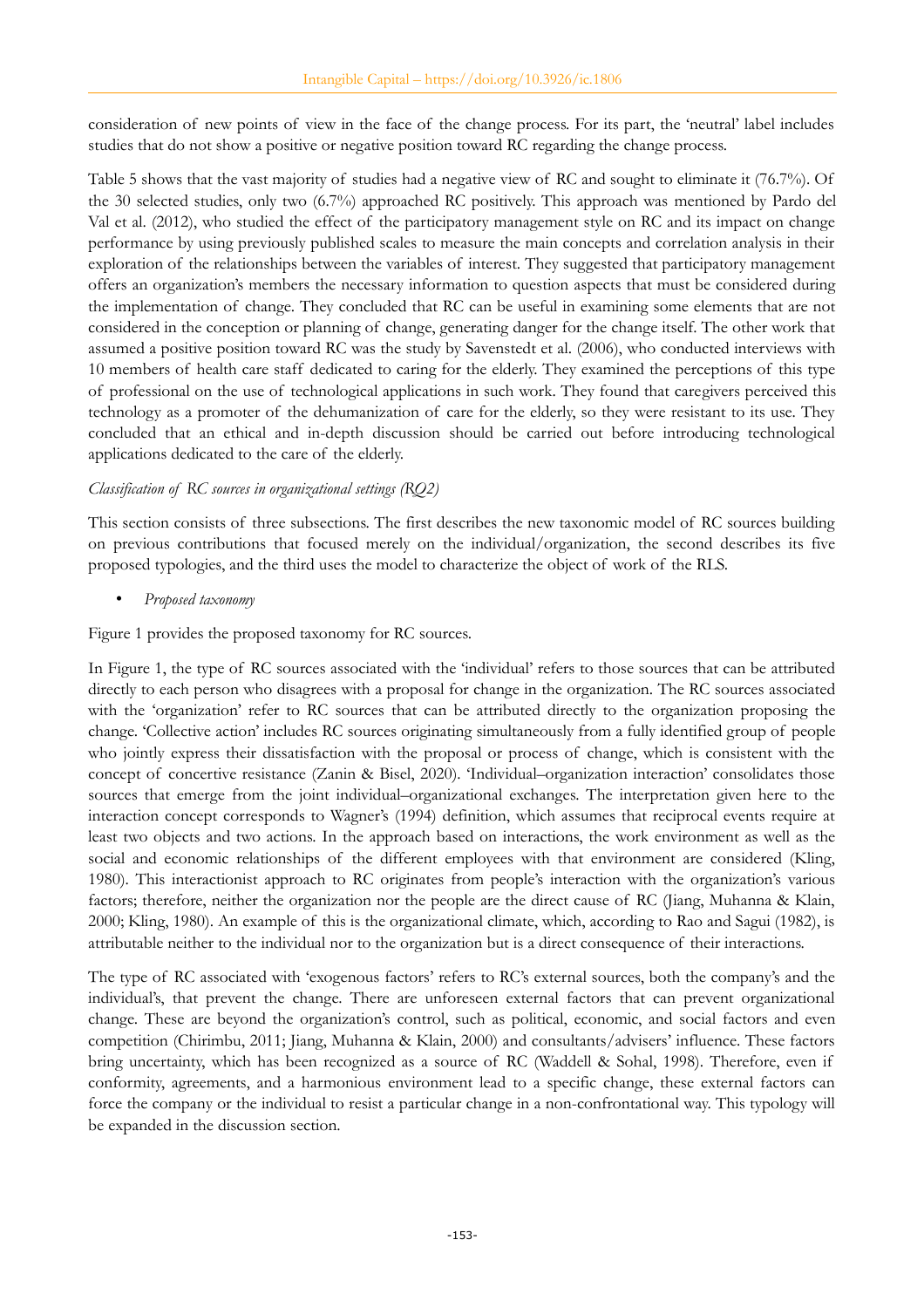

Figure 1. Typologies of RC sources proposed from the RLS analysis. Note: the numbering included in the figure corresponds to the 'id' of each study that reported a certain source; the numerical correspondence can be seen in Table 2

#### • *Description of the RC source typologies present in the proposed taxonomy*

This section briefly conceptualizes each RC source within each category.

*Sources of RC associated with the individual*. The nine sources of RC attributable to the individual are described and exemplified as follows. (i) *Particular interests*: the perception of personal impairments resulting from the change (e.g., Mahdavian et al., 2012; Nakhoda & Tajik, 2017; Valero & Castilla, 2011). Among its manifestations are a loss of status or prestige and a decrease in salary, power, or influence. (ii) *Personal structures oriented toward crises*: inherent personality traits that make an individual perceive constant problems in different work situations (e.g., Curtis & White, 2002; Nakhoda & Tajik, 2017; Pardo del Val & Martínez, 2003). It is manifested, for example, as affective reactions, such as anxiety, anguish, depression, and so on. (iii) *Skepticism about the benefits of change*: the belief that a certain change will not improve the current benefits offered by the organization (e.g., García-Cabrera et al., 2011; Mahdavian et al., 2012; Zulu et al., 2004). This situation emerges, for example, due to perceptions or feelings of little trust in or credibility of the person proposing the change. (iv) *Demotivation*: a lack of desire and drive to satisfy different needs (e.g., Curtis & White, 2002; Pardo del Val & Martínez, 2003). Among its manifestations is the lack of individual desire to improve the working or social conditions in the company. (v) *Negative attitudes toward change*: self-negating attitudes (toward the need for change), emerging, for example, due to the fear of what the change represents (e.g., Herremans et al., 2009; Nakhoda & Tajik, 2017). Within this group, immediate stress can be cited, given the uncertainty generated by a change. (vi) *Distorted mental models*: a subjective and distorted evaluation that an employee makes of a change and its potential consequences due to biased social, educational, and ideological factors, among others (e.g., George & Jones, 2001; Landaeta et al., 2008; Nakhoda & Tajik, 2017; Savenstedt etal., 2006). For example, when recommending a change, it is judged without sufficient objective information but by appearances or according to pre-established beliefs. (vii) *Knowledge/skills gap*: an individual's low ability, capacity, or knowledge to perform specific new tasks (e.g., Disogra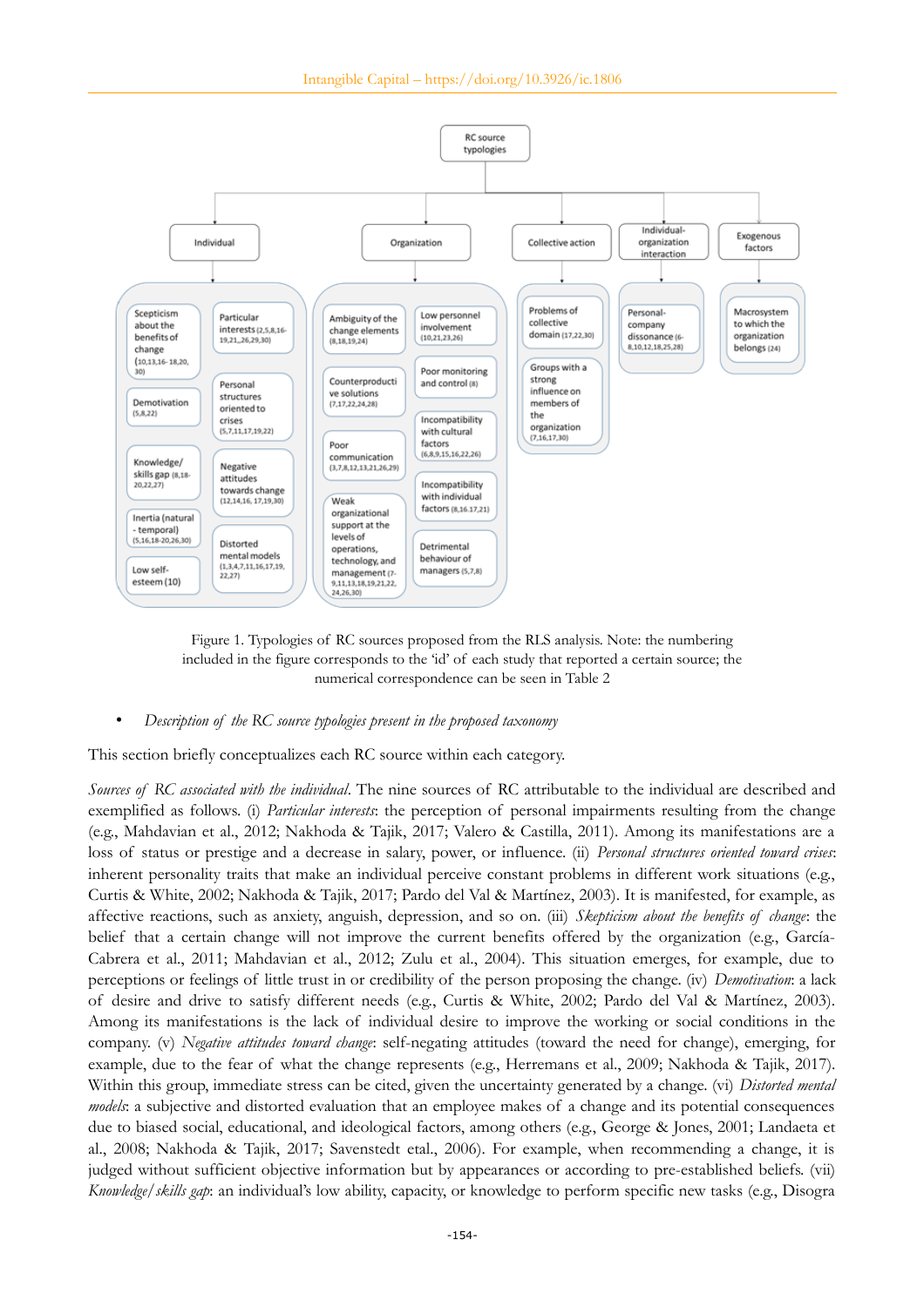et al., 1990; Nakhoda & Tajik, 2017; Savenstedt et al., 2006). For example, this source manifests in new skill requirements to carry out a new process, such as the handling of new software. (viii) *Inertia (natural–temporal)*: understood as avoiding any change that modifies the way of performing tasks due to the power of habit (e.g., Kot & Sidorenko, 2013; Mahdavian et al., 2012; Nakhoda & Tajik, 2017; Pihlak & Alas, 2012). This group includes evading proposals for change and avoiding learning new working methods. (ix) *Low self-esteem*: the perception that an individual has of his or her low value for the organization (García-Cabrera et al., 2011). It occurs, for example, when the employee feels little relevance to the organization.

*RC sources associated with the organization*. The nine sources of RC associated with the organization are described and exemplified as follows. (i) *Ambiguity of the change elements*: this refers to a lack of clarity in the way in which the change process will be approached (e.g., Mahdavian et al., 2012; Nakhoda & Tajik, 2017). In part, it manifests due to improvisation in the instructions to develop a change process. (ii) *Counterproductive solutions*: these refer to proposed changes that do not fulfill the need due to a lack of competence on the part of the leaders (e.g., Pardo del Val & Martínez, 2003; Pechlaner & Sauerwein, 2002; Teare & Monk, 2002). These are manifested in processes that seek to change only people's behavior and routines without plainly/systemically to address the problems. (iii) *Poor communication*: this refers to change processes that have not been explained and reported well (e.g., Chiang, 2010; Olson, 1989; Pihlak & Alas, 2012; Valero & Castilla, 2011). Among its consequences are a lack of understanding of the need for change, the reason for and the process of change, and its repercussions. (iv) *Weak organizational support at the levels of operations, technology, and management*: this refers to the feeling that there is little involvement of the managerial staff in the process of change (e.g., Mahdavian et al., 2012; Nakhoda & Tajik, 2017; Pechlaner & Sauerwein, 2002; Pihlak & Alas, 2012). It occurs when there is a delay in responding to requirements, concerns, or requests to continue the change process. (v) *Low personnel involvement*: this refers to the feeling among the change actors that they are not part of the change process (García-Cabrera et al., 2011; Olson, 1989; Pihlak & Alas, 2012). It manifests as the very limited opportunities for participation in the planning and implementation of change by those involved (Linstead, 1997). (vi) *Poor monitoring and control*: these refer to the absence of follow-up and recommendations in the change process by the leaders of the organization (Disogra et al, 1990). They can occur due to a lack of leadership among the organization's managers, which can be perceived as a lack of interest in the change process. (vii) *Incompatibility with cultural factors*: a perception that what will be achieved opposes the social beliefs, manifestations, and assumptions that unite a whole group of people within the organization (e.g., Danisman, 2010; Disogra, Glanz & Roger, 1990; Pardo del Val & Martinez, 2003; Pihlak & Alas, 2012). It can be manifested as changes that are not aligned with the values shared by employees. (viii) *Incompatibility with individual factors*: the organization's decisions might generate conflict between what the employee believes and what he/she will have to do (cognitive dissonance) (e.g., Disogra et al, 1990; Kot & Sidorenko, 2013). This happens, for example, when the organization seeks to reduce the costs of a process at the expense of a deterioration in quality, which is not a practice that is approved of by the employee. (ix) *Detrimental behavior of managers*: this refers to the attitude of managers who impose their points of view instead of convincing or persuading others (Curtis & White, 2002; Demski, 1993; Disogra et al, 1990). It can appear in those change s imposed in an authoritarian way. For example, this is consistent with the need for modifications of some managers' attitudes toward favoring change processes (Torres, Grau & Barranco, 1998).

*Sources of RC associated with collective action*. Next, the two sources of RC associated with collective action are described and exemplified. (i) *Problems of collective domain*: these are problems that affect a group in a general way, rather than individually (e.g., Pardo del Val & Martinez, 2003; Zanin & Bisel, 2020; Zulu et al., 2004), for example public health problems. (ii) *Groups with a strong influence on members of the organization*: this source refers to current practices supported by specific norms within a group, which is united by a certain interest of its members (e.g., Landaeta et al., 2008; Zulu et al., 2004). It is manifested through group members who do not respond individually but wait for guidance from group leaders.

*RC sources associated with the individual–organization interaction*. In the typology of individual–organization interaction, a single factor was portrayed in the RLS as 'personal–company dissonance.' This factor refers to the lack of correspondence in the individual–organization interaction before or during the change process (e.g., García-Cabrera et al., 2011; Homan et al., 2012; Mahdavian et al., 2012). An example is skepticism due to previous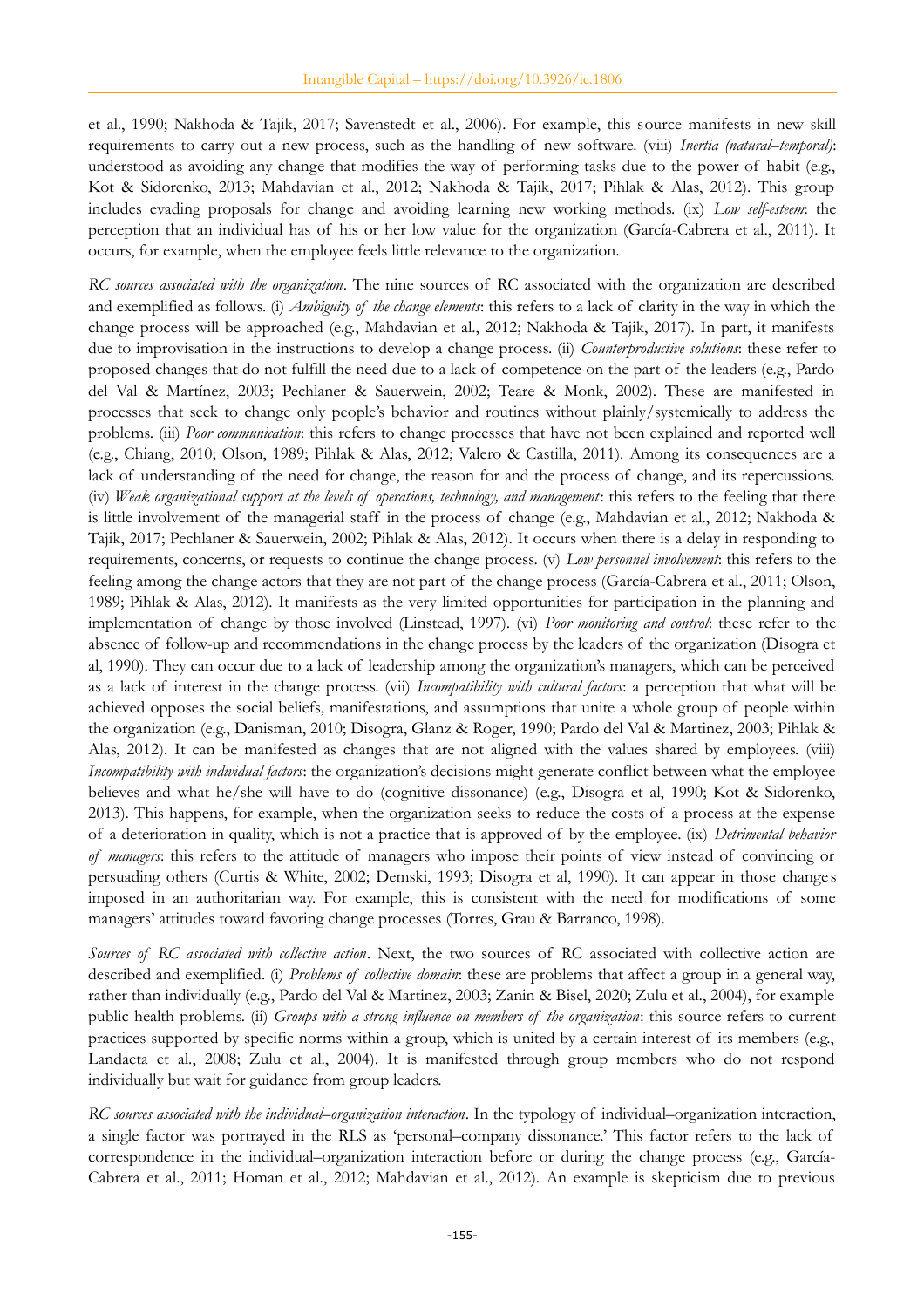failures that had adverse effects on at least one change actor during the interaction between them. It should be noted that this impact depends on the needs and expectations that define the exchanges suffered by the change actor. The skepticism exposed in this type of source is different from the skepticism regarding the benefits from change revealed in the first typology (individual). In the latter, it is not necessarily considered that there has been a negative experience in interacting with the organization. This is consistent, for example, with the belief that interactions within a work group can significantly influence the behaviors, motivations, and attitudes of its members (Katz & Allen, 1982).

*Sources of RC associated with exogenous factors*. In the typology associated with external factors, a single factor was identified in the RLS that has been called the 'macrosystem to which the organization belongs.' This includes those issues that are external to the organization, such as new sectoral or national political regulations that prevent changes (Pechlaner & Sauerwein, 2002). It also considers the influence that the competition, external consultants/advisers, or suppliers may have on one or more organizational members. Depending on the effects of such factors, RC events can be generated in the face of the organization's change initiatives.

#### • *Characterization of the RLS under the proposed model*

Considering the proposed taxonomy for RC sources, Figure 2 summarizes the presence of studies that make up the RLS in each typology already described.



#### Scope of RLS studies considering the proposed taxonomy

Figure 2. Presence of RLS studies in the proposed RC source taxonomy. Notation: A (Savenstedt et al. 2006; Johnston & Oman, 1990; Cornelison et al., 2019; Aramburu & Zeballos, 2016; Caruth & Caruth, 2013; Okumus & Hemmington, 1998); B (Pardo del Val et al., 2012; Kiilo & Kutsar, 2015; Edgerton et al., 2010); C (Nakhoda & Tajik, 2017; Valero & Castilla, 2011; Pihlak & Alas, 2012; Chiang, 2010; Curtis & White, 2002; George & Jones, 2001; Olson, 1989; Yun-Hong et al., 2009); D (Homan et al., 2012); E (Danisman, 2010; Teare & Monk, 2002); F (García-Cabrera et al., 2011; Mahdavian, et al. 2012; Herremans et al., 2009; Disogra et al., 1990); G (Pechlaner & Sauerwein, 2002); H (Pardo del Val & Martinez, 2003; Zulu et al., 2004; Kot & Sidorenko, 2013; Landaeta et al., 2008); I (Demski, 1993).

Figure 2 shows, at a horizontal level, the RLS study groups according to the types of RC sources these comprised (letters A - I) under the lens of the proposed taxonomy. The evidence presented in this figure corroborates the prevalence of the scopes focused mainly on organizational and individual factors (93.3% of the RLS works included at least RC sources associated with the individual or organization). Also, Figure 2 shows limited coverage of all five typologies by the same study. In fact, the maximum that one work addressed was four typologies (Demski, 1993). In other words, Figure 2 makes it possible to quickly identify the scope of the works under review, considering the lens of the types of RC sources proposed by our taxonomy.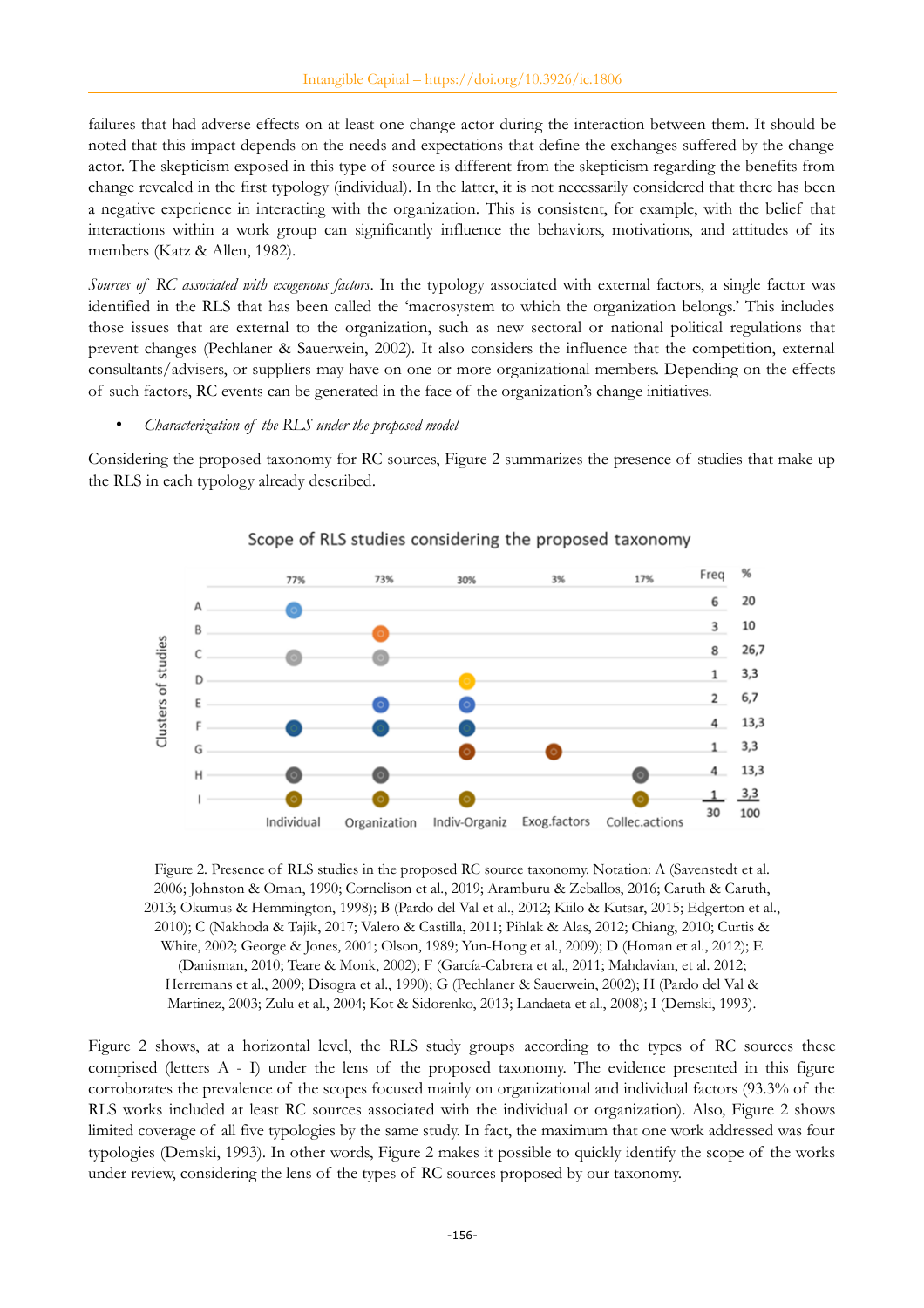Note in Figure 2 that the typologies with the greatest presence in the RLS are factors associated with at least the individual (77% of the studies in the RLS stated at least one source in this regard) or organization (73% of the studies in the RLS expressed at least one source in this regard). In other words, they are the most obvious actors. However, the reciprocity that arises from the exchanges between these two actors of change has received little attention (30%), as have the much more incipient typologies 'collective action' (17%) and 'exogenous factors' (3%). This finding reflects the prevalence of a reductionist approach when dealing with the understanding of the determinants of RC and calls for and makes viable the establishment of a more comprehensive approach. In the latter, the fact that an organization is affected by internal and external factors is prominent. The consequences of decisions are derived from individual actors (e.g., mental models) but mainly from their constant exchanges (e.g., team working). Likewise, Figure 1 provides a more comprehensive view of the classification of RC sources. Therefore, it encourages new studies to cover a broader theoretical and empirical domain when it comes to understanding and operationalizing RC sources.

#### **4. Discussion**

This paper provides a good portrait of the study of RC sources using a systematic literature review, which has several benefits compared to the traditional (or narrative) review, among them: showing a complete panorama of the available research; employing a more neutral position in choosing/addressing available evidence; explicitly stating the inclusion/exclusion criteria of the reviewed studies; and describing the different stages of the review to allow for critical appraisal and reproducibility. To the authors' knowledge, no previous work on the sources of RC has been found, conducted using a systematic review of the literature.

This systematic review identified and characterized the study of RC from different perspectives. It could be inferred that 92% of the 25 RLS studies that provided information on the position regarding RC assumed a negative interpretation, providing recommendations to eliminate it since they considered it to be a threat to the good performance of the organization. Only the remaining 8% referred to RC as a vehicle to perfect the different aspects of change and generate more organizational benefits. This reveals that, despite some authors' (e.g., Burke, 2011; Pardo del Val et al., 2012) concerns about the importance of also considering the positive approach to RC to complement traditional thinking, this approach continues to receive inadequate attention from the academic community. It should be noted that both studies with a positive approach and those with a negative approach of RC present a fundamental assumption, which can be questioned. These studies assume that any change, regardless of timing, direction, and speed, is beneficial to an organization. Contrary to this assumption, authors such as Hultman (1979) and Waddell and Sohal (1998) have suggested that change is not inherently beneficial for an organization since it can only be evaluated through its future consequences. Therefore, this paper invites not only to consider the positive view of RC as a possible vehicle for detecting opportunities to improve the proposals for change (Pardo del Val et al., 2012; Waddell & Sohal, 1998), but also to adopt a neutral perspective based on reasonable doubt.

The systematic review carried out allowed the identification of 126 specific sources of RC, which were grouped into 22 RC sub-typologies, and these, in turn, were grouped into five typologies, giving rise to a new taxonomy of sources with a more comprehensive scope than that addressed by previous works. This new taxonomy distinguishes and classifies RC sources associated with the individual (9 sources), the organization (9), collective action (2), individual–organization interaction (1), and exogenous factors (1). Considering the proposed taxonomy, 93.3% of the RLS works included at least RC sources associated with the individual or the organization, positioning them as the two most studied typologies in the study of RC. This finding was also observed when considering recent studies (2019–2020) that were not part of the RLS. For example, the search algorithm previously exposed in Table 1 was used again in Scopus to collect works published between 2019 and 2020 as long as they had not been part of the RLS (that is, they were indexed in Scopus after July19, 2019). In total, the search yielded four papers, of which one was already part of the RLS (Cornelison et al., 2019). Allaoui and Benmoussa (2020) identified aspects of the individual as sources of RC: a low level of education, fear of the unknown, and dissatisfaction with working conditions. They identified organizational sources, such as strained relationships with managers and routine jobs, and collective action sources, such as the influence of groups within the organization. Gao, Shao and Sun (2019) pointed out individuals' sources—routines, cognitive rigidity,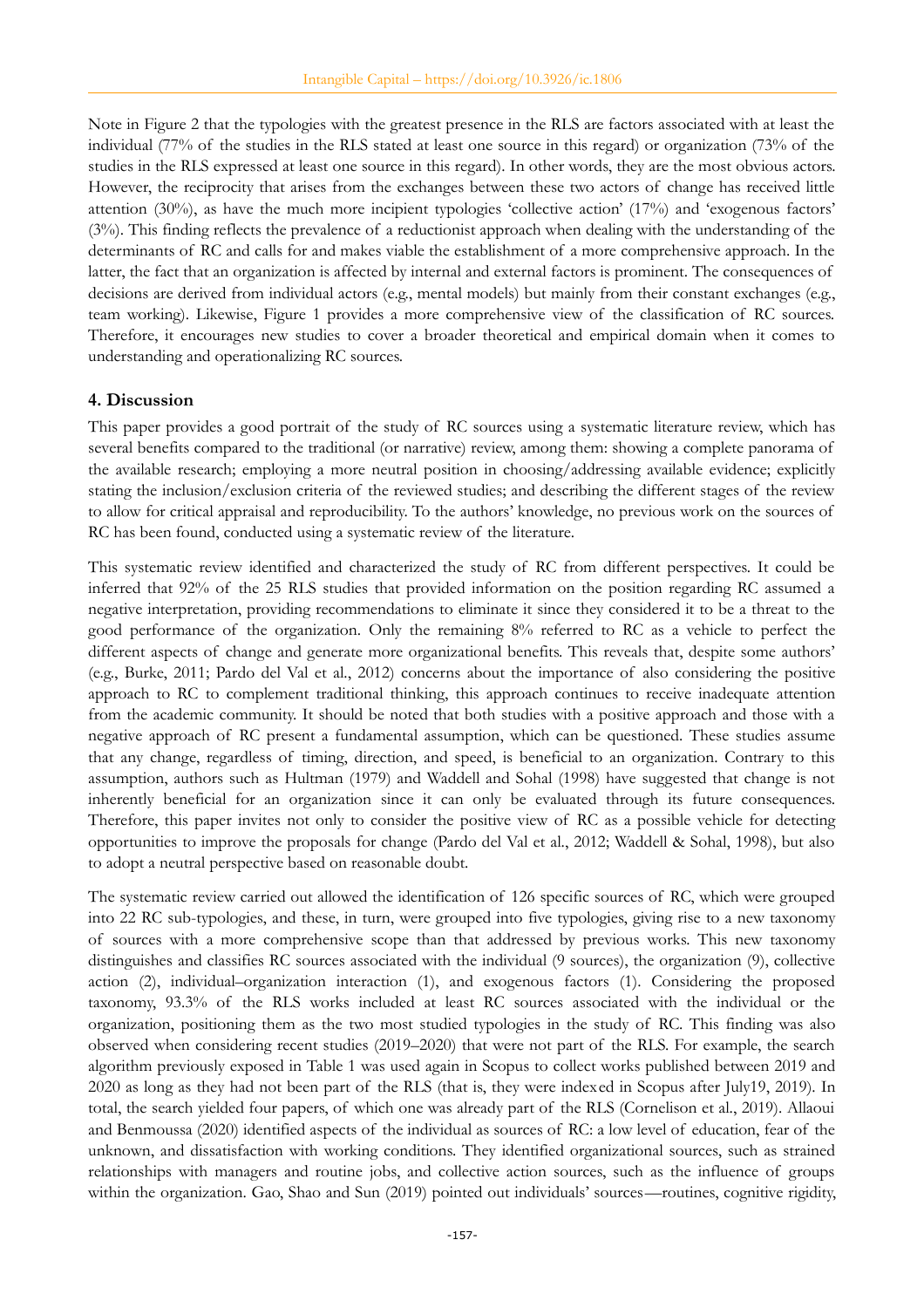and emotional reaction—and Ekowati (2019) indicated negative emotions, territorial behavior, and psychological attachment. Considering RC sources associated with the traditional typologies (individual or organization) is demanded by previous studies to favor relevant organizational changes. For example, managers can deploy selfdeveloped programs that improve soft skills in employees, such as critical thinking, open mind, and systemic view. These programs may help reconfigure mental models and provide information/knowledge in favor of rationality during employees' evaluation of change initiatives. Likewise, considering RC sources associated with the organization is relevant for stimulating and guiding managers' self-critique during the design of changes initiatives. Thus, considering RC sources associated with individuals or organizations is essential to define strategies that mitigate the attitude/behavior of assigning blame to others (blame virus, Pérez-Rave & González-Echavarría, 2018): managers blaming employees, and employees blaming managers.

Concerning the individual–organization relationship, it is worth highlighting that, although RC is not manifested in the employee or the organization's strategists at a given moment, the objective/subjective exchanges between these actors generate intervening factors that can lead to manifestations of RC. For example, this can be seen in soccer players who stood out and shone in different teams before being hired by another team to reinforce new strategies. However, the talent and potential that is inherent to a player may not necessarily be deployed in favor of the strategy envisaged by his new team due to a variety of factors stemming from unfavorable interactions with a teammate, the coach, or even the fans. Analogous situations arise in organizations since soccer teams are companies with similar administrative situations (Berrone, 2011).Thus, if managers understand how the individual–organization relationships can produce RC, this may help improve the alignment and synergy between leaders and team members in organizations using strategies such as selection procedures or team configurations that mitigate or take advantage of the possible individual–company dissonance.

The type of RC associated with exogenous factors is understood as one to which different external factors belong, both for the organization and for the individual, and they prevent the implementation of a new change. This is the case with new government regulations that can affect a company or an entire sector, preventing it from carrying out change initiatives. It is worth recognizing that an implicit component of organizations' management is the scanning of the environment (its needs, expectations, restrictions, etc.) and the proactive preparation to adapt, survive, and prosper. However, there are unpredictable situations at the time of change planning, which is why they only emerge when the intention to change has been expressed and when resources have already been invested and activities have been developed. Consequently, due to more willingness and articulation between the organization's actors in favor of a specific change, such situations that are external to the organization could lead to a non-conflictive manifestation of RC since they force the organization's actors to resist their willingness to undertake change. That is, it is a kind of non-conflicting self-resistance to change in the company.

This self-impeding situation, the cause of which is the external factor, which is assumed to be unforeseen, can be understood from the viewpoint of risk management. Such a management framework provides theoretical and methodological aspects that are useful to the organization in anticipating these risks of impending change by identifying, measuring, and controlling possible adverse events. However, the feasible events to identify and address following the proactive approach demanded by the management of organizations do not correspond to the RC sources of this proposed typology (exogenous factors). If organizational inertia was a reasonably predictable or feasible event to anticipate under a risk management framework, the main mistake of not having considered it should lie with the strategists of the organization and the change initiative. On the contrary, if the particular event (the cause of the forced inertia of the organization) was not viable as it had been prevented or controlled, such as a sudden event without a qualitative or quantitative precedent, it does correspond to a type of source recognized in this study (factors exogenous to the organization). Now, in the face of this type of event that triggers the organization's self-resistance, it could take one of the following three paths at a given moment: (a) remain inert, that is, renounce change; (b) adopt self-resistance and reconfigure the event of a change; or (c) take actions to break down the impediment (social or political influence, high investments, or even social movements between organizations or sectors, etc.).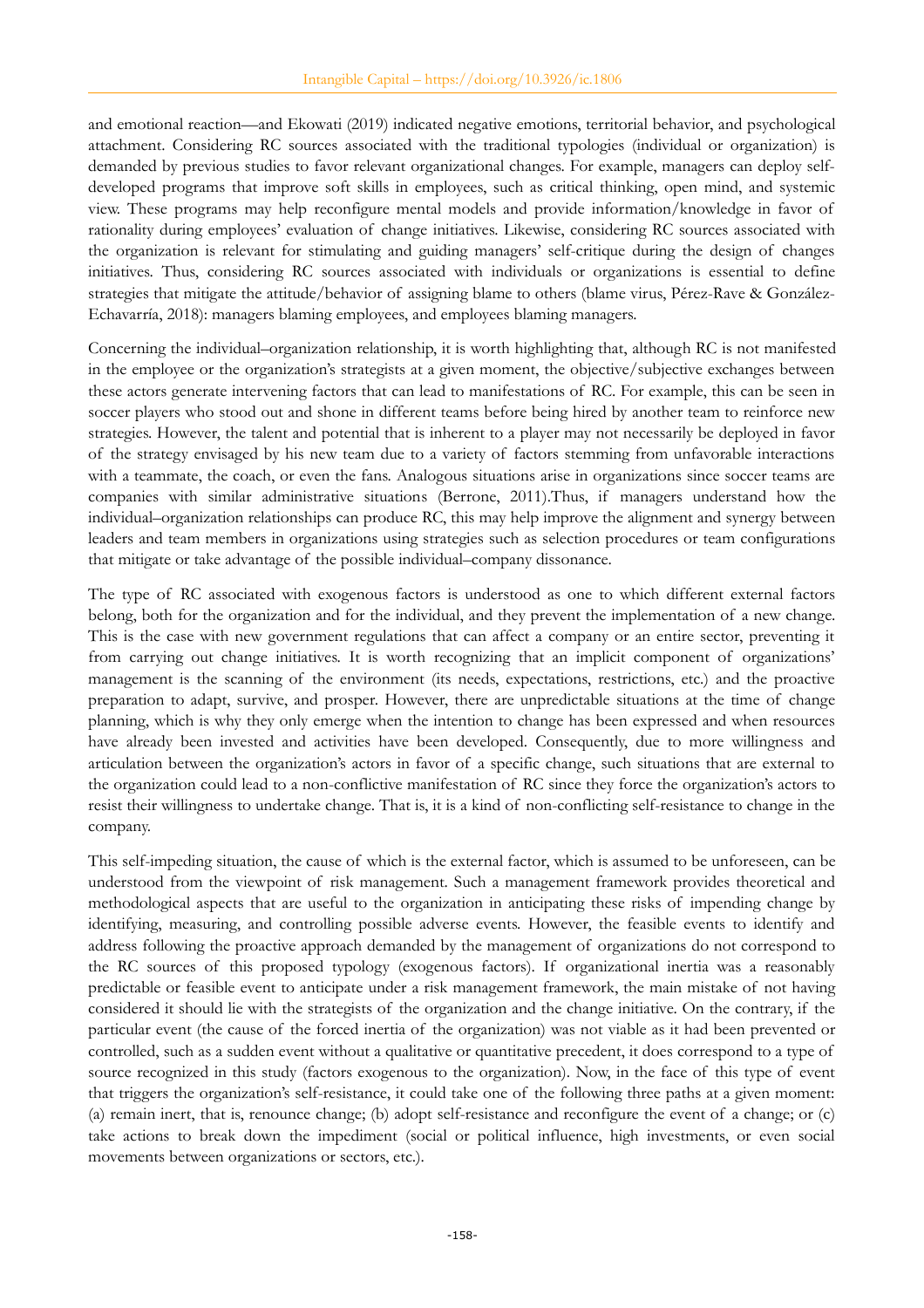At this point in the discussion, we want to extend these external factors to situations that can untimely cause changes that lead to new governmental policies, such as threats to national security, the environment, or public health. Regarding the latter, we can mention the unpredictable impact of the coronavirus pandemic (Covid-19), which has caused an unexpected regulatory change, both nationally and internationally, and has prevented many companies from carrying out various change projects. This is true, for example, of the mandatory isolation decreed by different governments, which, in the case of the tourism sector, has halted a large part of its projects due to the new regulations and restrictions imposed. For example, in Colombia, the Center for Socioeconomic Studies and Research of the Chamber of Commerce of Pereira published a special report on the economy of tourism in the Coffee Axis due to the isolation measures decreed by the national government in response to the Covid-19 pandemic. The report concluded that thousands of people who had decided to change their economic activities by moving from the agricultural sector to the ecotourism sector saw this change truncated. In other words, they had to resist their initiatives for change due to the new mandatory isolation regulations decreed by the national government and the high losses experienced (Usma & Sepúlveda, 2020). Likewise, the Chamber of Commerce of Armenia produced a report on the impact of the measures of the national government (as a result of Covid-19) on the productive sector of the region. This report surveyed 1,300 business people from the commercial and industrial sectors and services and indicated that 73% of the respondents were working at between 0% and 10% of their capacity, which has affected their cash flow and therefore the realization of their new projects (Usma & Sepúlveda, 2020).

In these last two studies, entrepreneurs from different sectors can be seen to be motivated by the will and resources to carry out changes in their respective businesses. However, due to an unexpected regulation related to mandatory isolation (which is an external factor to the organization), they must renounce the partial or definitive implementation of those planned changes. This isolation has forced a large number of new ecotourism entrepreneurs to alter their intentions to change due to the government's travel ban, both by air and by land transport, in addition to the restrictions on the provision of tourist services. Therefore, they followed path (a) outlined above (remained inert, that is, gave up the change). In addition, the second report showed the impacts on other types of businesspeople related to commerce, industry, and services, in which both the new regulations and the liquidity restrictions due to these new regulations led to the adaptation and modification of the new changes that they had foreseen; that is, they followed path (b) (adopted self-resistance and reconfigured the change event). Thus, understanding the RC sources associated with external factors is also fundamental to nourishing the construction of strategic plans incorporating additional potential threats (external factors) to be examined, quantified, and addressed proactively.

On the other hand, the RC sources related to 'collective action' are relevant since this typology considers the effects, needs, and impressions of social movements, institutionalized or not, in the organization, concerning change initiatives. For this reason, this typology covers manifestations that go beyond the individual and considers solidarity concerning collective well-being; it is consistent with authors such as Atkinson, Bagnall, Corcoran, South and Curtis (2020) in the sense of 'being well together.' Considering the RC sources attributable to this typology is decisive for the processes of change since its repercussions tend to trigger social reactions of much greater magnitude and speed (e.g., organizational, national stoppages) than those attributable merely to the individual or organizational factors. Likewise, considering the positive view of RC and the RC sources associated with collective action, leaders can be promptly informed of risks or anomalies in the design of change initiatives. Moreover, leaders can consider wide-ranging needs in certain formalized or non-formalized population groups (but whose members show high affinity/empathy/solidarity with each other). Thus, the 'collective action' typology invites managers, professionals, and researchers to consider the forces of social movements characterized by individual well-being based on common well-being.

#### **5. Conclusions and future work**

Through the systematic literature review, this paper reveals the prevalence of the negative interpretative position compared with the positive position toward RC, using evidence in empirical research on RC in organizations. Italso draws attention to the importance of considering a neutral position based on reasonable doubt. Hence, managers, practitioners, and researchers should consider the discussed meaning and implications of the three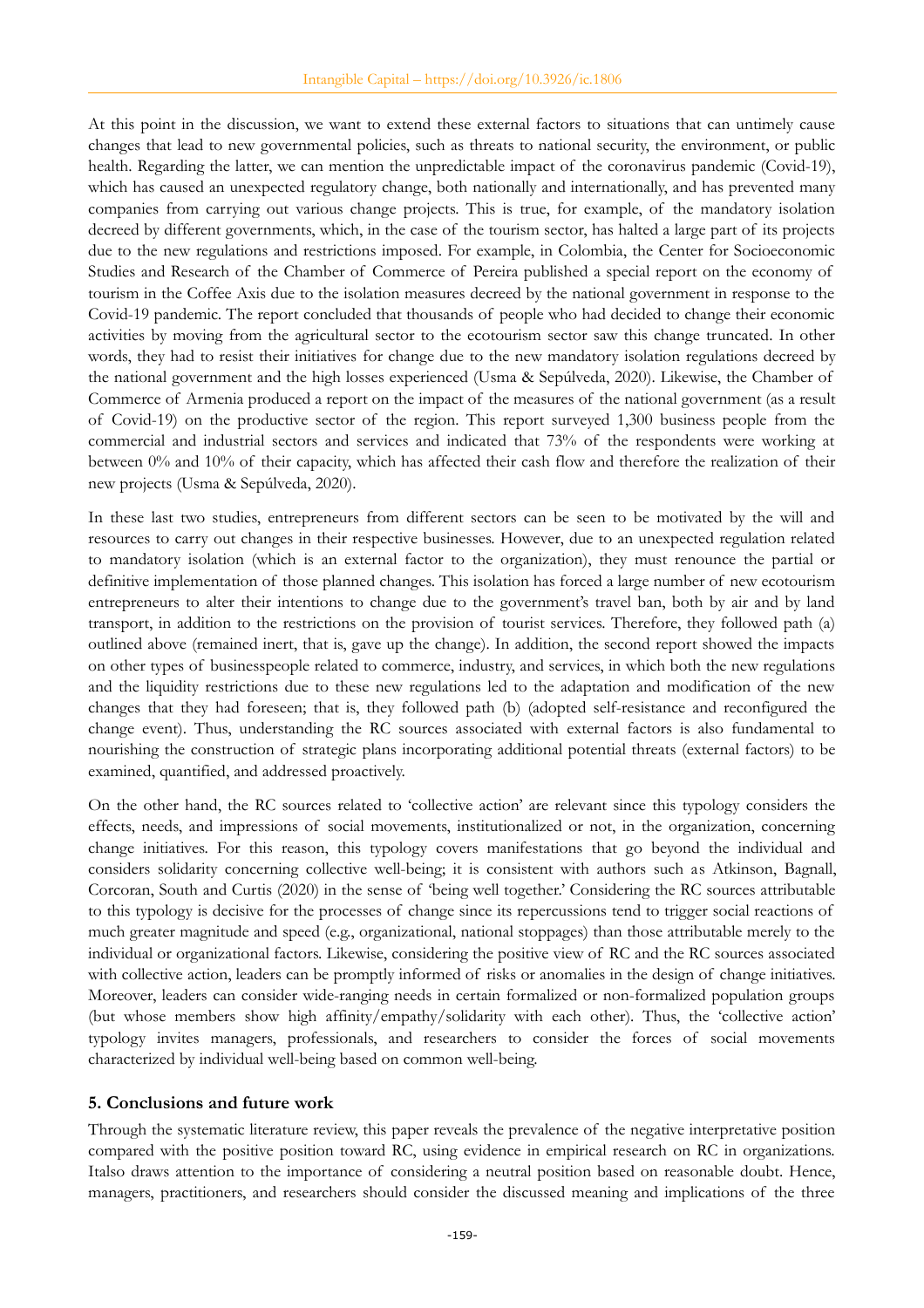named alternatives to facilitate a more comprehensive understanding/addressing of RC in organizations. Thus, this study allows managers to recognize, in addition to the traditionally negative view of RC, positive and neutral views that enable them to take advantage of RC to help to evaluate and reconfigure future change initiatives. Future studies should delve into the positive/neutral position of RC, which has been shown to have been poorly investigated despite multiple calls from different researchers in the field to consider different perspectives from the negative RC position. Researchers in this line of study should not consider that a change is favorable per se but address it from the viewpoint of reasonable doubt, which can lead to the promotion or avoidance of the change initiative.

Our paper also provides a comprehensive taxonomy of RC sources composed of 22 sub-typologies distinguished into 5 typologies, which organizes, structures, summarizes, and describes 126 specific RC sources reported by empirical research. This encourages the identification, evaluation, and intervention of these sources in favor of understanding the issue and making organizational improvements. Besides, this taxonomy allows information practitioners to identify study topics/subtopics regarding RC in the organizational setting. Thus, the proposed taxonomy enables managers and practitioners to recognize and consider the RC sources (typologies and sub-typologies) to anticipate and mitigate conflicts, failures, and waste of resources in settings of change initiatives in organizations. Likewise, leaders of social movements, unions, and assemblies, among others, can find useful information in this study to recognize the factors to be considered when they are considering modifications to change initiatives and to enable consensus between different actors of change. Future research should also focus on RC sources associated with collective movements in organizations since they were only treated in 17% of the reviewed studies.

This study motivates the consideration of actors, interrelationships, collective movements, and exogenous factors associated with RC in organizations, which are essential for a better understanding of RC, its consequences, and the ways to address it.

## **6. Limitations**

Despite having strongly cared to carry out a reliable and exhaustive systematic literature review, this study is not without some limitations. Although Scopus and the WoS are the most recognized and complete bibliographic databases worldwide, other studies that are not included in these databases could have been omitted; therefore, we suggest that future studies should analyze the generalizability of the present findings using additional databases. Likewise, although English is the main language of science, other possible relevant works could have been overlooked due to being published in different languages. Thus, other studies could use the present work as a guide to examine RC sources in organizations from geographic areas with specific languages, such as Mandarin, Portuguese, Arabic, French, and German.

## **Declaration of Conflicting Interests**

The authors declared no potential conflicts of interest with respect to the research, authorship, and/or publication of this article.

## **Funding**

The authors received no financial support for the research, authorship, and/or publication of this article.

## **References**

Agboola, A., & Salawu, R. (2010). Managing deviant behavior and resistance to change. *International Journal of Business and Management*, 6(1), 235-242. <https://doi.org/10.5539/ijbm.v6n1p235>

Albliwi, S., Antony, J., Halim Lim, S.A., & van der Wiele, T. (2014). Critical failure factors of lean six sigma: A systematic literature review. *International Journal of Quality and Reliability Management*, 31(9), 1012-1030. <https://doi.org/10.1108/IJQRM-09-2013-0147>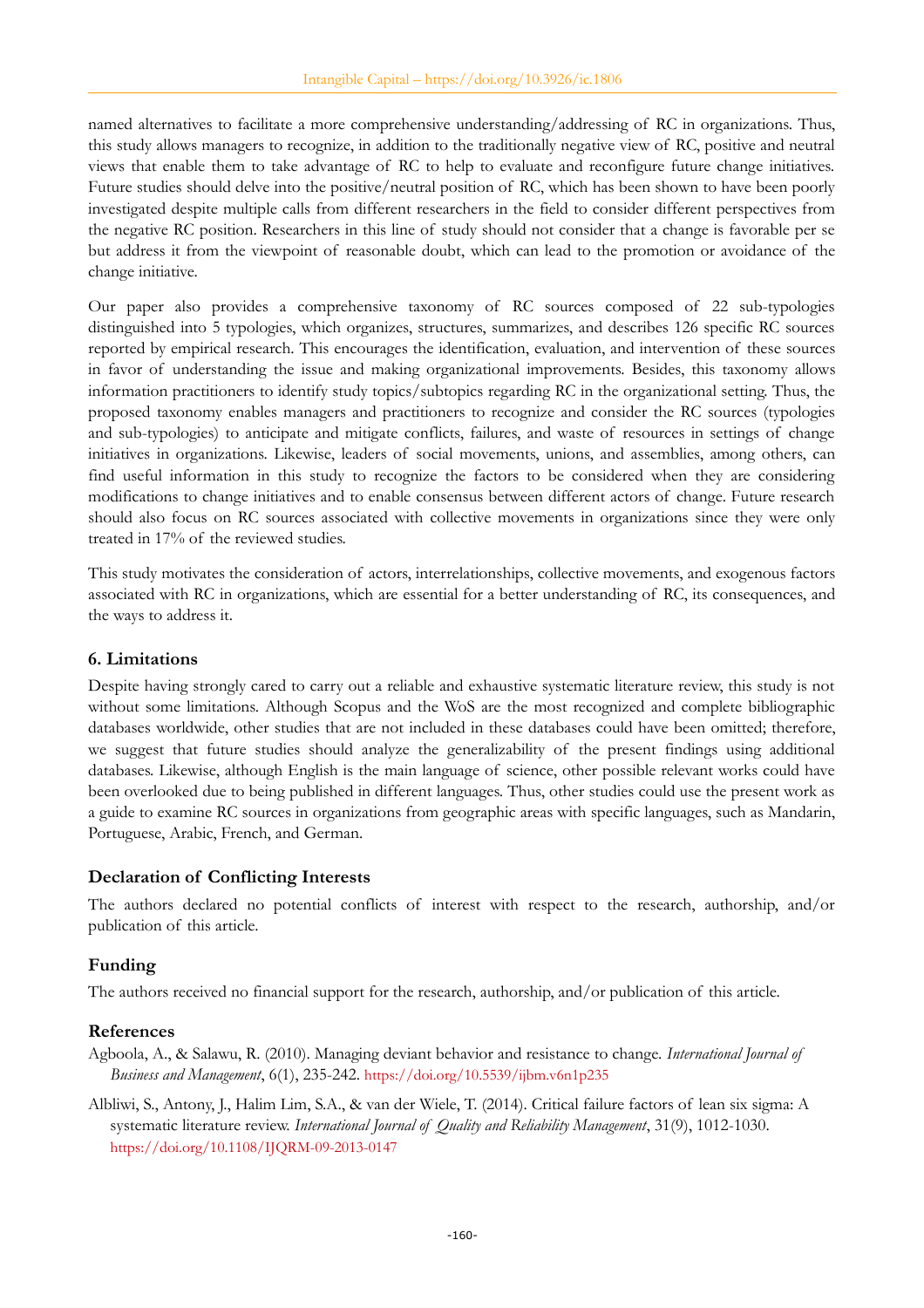- Allaoui, A., & Benmoussa, R. (2020). Employees' attitudes toward change with Lean Higher Education in Moroccan public universities. *Journal of Organizational Change Management*, 33(2), 253-288. <https://doi.org/10.1108/JOCM-08-2018-0232>
- Amarantou, V., Kazakopoulou, S., Chatzoudes, D., & Chatzoglou, P. (2018). Resistance to change: An empirical investigation of its antecedents. *Journal of Organizational Change Management*, 31(2), 426-450. <https://doi.org/10.1108/JOCM-05-2017-0196>
- Amor, A.M., Hagiwara, M., Shogren, K.A., Thompson, J.R., Verdugo, M.Á., Burke, K.M. et al. (2019). International perspectives and trends in research on inclusive education: a systematic review. *International Journal of Inclusive Education,* 23(12), 1277-1295. <https://doi.org/10.1080/13603116.2018.1445304>
- Ansoff, H.I., & McDonnell, E.J. (1990). Implanting strategic management. New York: Prentice hall.
- Aramburu, N., & Zeballos, F. (2016). *The interplay between tacit knowledge and change processes in organizations in Uruguay*. In European Conference on Knowledge Management (p. 19). Academic Conferences International Limited.
- Arroyave, F., Redondo, A., & Dasí, A. (2021). Student commitment to social responsibility: Systematic literature review, conceptual model, and instrument. *Intangible Capital*, 17(1), 52-72. <https://doi.org/10.3926/ic.1685>
- Atkinson, P. (2005). Managing resistance to change. *Management Services*, Spring, 14-19.
- Atkinson, S., Bagnall, A.M., Corcoran, R., South, J., & Curtis, S. (2020). Being well together: Individual subjective and community wellbeing. *Journal of Happiness Studies*, 21(5), 1903-1921. [https://doi.org/10.1007/s10902-019-](https://doi.org/10.1007/s10902-019-00146-2) [00146-2](https://doi.org/10.1007/s10902-019-00146-2)
- Barber-Westin, S., & Noyes, F. (2011). Factors used to determine return to unrestricted sports activities after anterior cruciate ligament reconstruction. Arthroscopy: The journal of arthroscopic  $\mathcal{O}^*$  related surgery, 27(12), 1697-1705. <https://doi.org/10.1016/j.arthro.2011.09.009>
- Bareil, C. (2013). Two Paradigms about Resistance to Change. *Organization Development Journal*, 31(3), 59-71.
- Baas, J., Schotten, M., Plume, A., Côté, G., & Karimi, R. (2020). Scopus as a curated, high-quality bibliometric data source for academic research in quantitative science studies. *Quantitative Science Studies*, 1(1), 377-386. [https://doi.org/10.1162/qss\\_a\\_00019](https://doi.org/10.1162/qss_a_00019)
- Berrone, P. (2011). Business lessons from the soccer World Cup. *Management Research*, 9(1), 73-78. <https://doi.org/10.1108/1536-541111131665>
- Breitenstein, S. M., Gross, D., & Christophersen, R. (2014). Digital delivery methods of parenting training interventions: A systematic review. *Worldviews on Evidence-Based Nursing*, 11(3), 168-176. <https://doi.org/10.1111/wvn.12040>
- Burke, W.W. (2011). A perspective on the field of organization development and change: The Zeigarnik effect. *The Journal of Applied Behavioral Science*, 47(2), 143-167. <https://doi.org/10.1177/0021886310388161>
- Caruth, G., & Caruth, D. (2013). Note for Editor: Understanding Resistance to Change: A Challenge for Universities. *Turkish Online Journal of Distance Education*, 14(2), 12-21.
- Chiang, C. (2010). Perceived organizational change in the hotel industry: An implication of change schema. *International Journal of Hospitality Management*, 29(1), 157-167. <https://doi.org/10.1016/j.ijhm.2009.08.002>
- Chirimbu, S. (2011). Management and Organizational Change. *SSRN Electronic Journal*. Available at SSRN <https://ssrn.com/abstract=1735866> <https://doi.org/10.2139/ssrn.1735866>
- Cornelison, L., Hermer, L., Syme, M., & Doll, G. (2019). Initiating Aha moments when implementing personcentered care in nursing homes: A multi-arm, pre-post intervention. *BMC geriatrics*, 19(1), 115. <https://doi.org/10.1186/s12877-019-1121-3>
- Curtis, E., & White, P. (2002). Resistance to change: Causes and solutions. *Nursing Management* (through 2013), 8(10), 15. <https://doi.org/10.7748/nm.8.10.15.s8>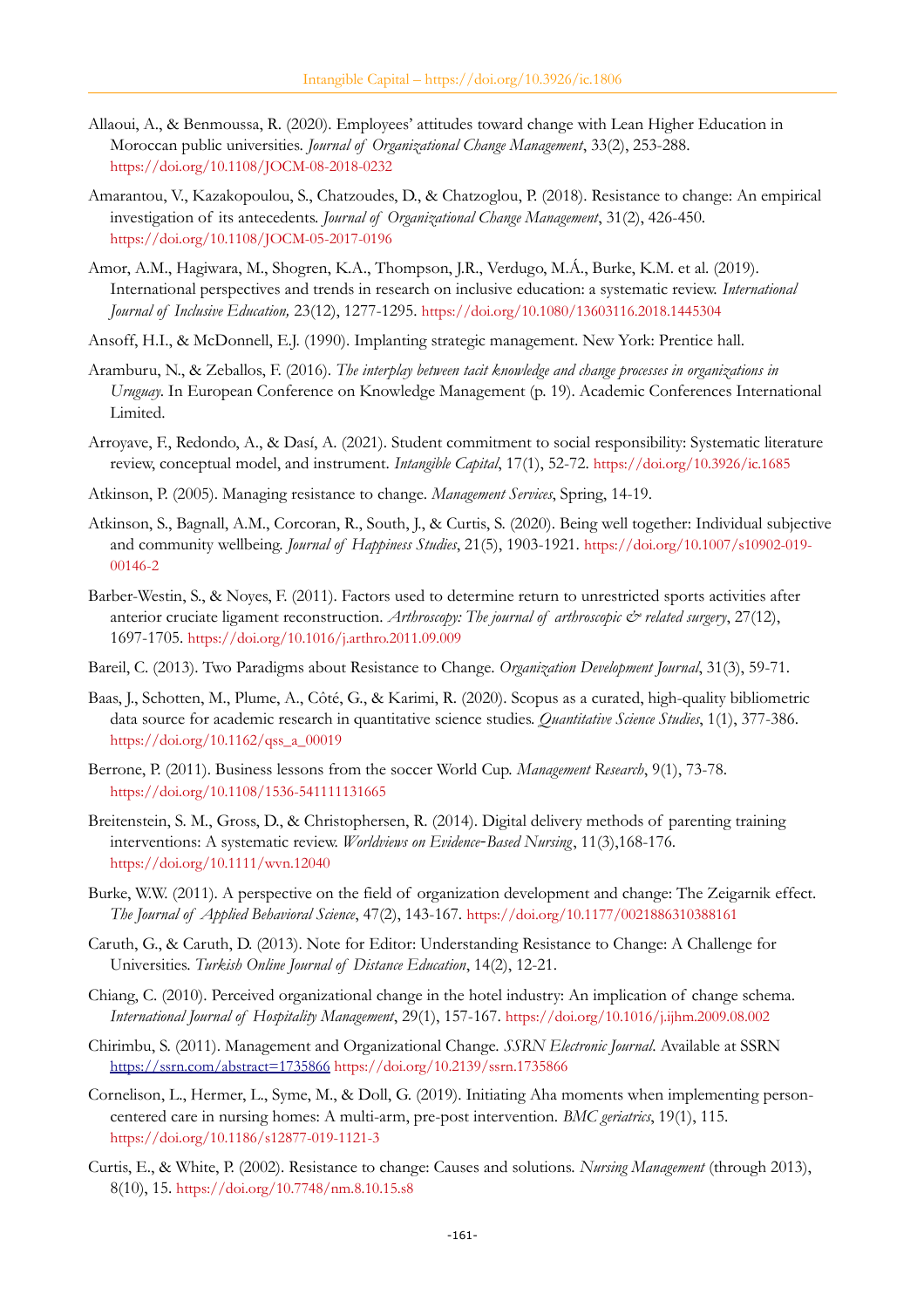- Dallavalle, C. (1991). Managing during organizational change. *Journal of Management in Engineering, ASCE*, 7(4), 357-364. [https://doi.org/10.1061/\(ASCE\)9742-597X\(1991\)7:4\(357\)](https://doi.org/10.1061/(ASCE)9742-597X(1991)7:4(357))
- Danisman, A. (2010). Good intentions and failed implementations: Understanding culture-based resistance to organizational change. *European Journal of Work and Organizational Psychology*, 19(2), 200-220. <https://doi.org/10.1080/13594320902850541>
- Demski, S. (1993). Resistance to change: Why your TQM efforts may fail. *Journal of Management in Engineering*, 9(4), 426-432. [https://doi.org/10.1061/\(ASCE\)9742-597X\(1993\)9:4\(426\)](https://doi.org/10.1061/(ASCE)9742-597X(1993)9:4(426))
- Denyer, D., & Tranfield, D. (2009). Producing a systematic review. In D.A. Buchanan & A. Bryman (Eds.), *The Sage handbook of organizational research methods*(671–689). London: Sage Publications Ltd.
- Disogra, L., Glanz, K., & Rogers, T. (1990). Working with community organizations for nutrition intervention. *Health Education Research*, 5(4), 459-465. <https://doi.org/10.1093/her/5.4.459>
- DuBose, B.M., & Mayo, A.M. (2020). Resistance to change: A concept analysis. *Nursing Forum*, 55(4), 631-636. <https://doi.org/10.1111/nuf.12479>
- Edgerton, M.E., Grizzle, W.E., & Washington, M.K. (2010). The deployment of a tissue request tracking system for the CHTN: A case study in managing change in informatics for biobanking operations. *BMC medical informatics and decision making*, 10(1), 1-7. <https://doi.org/10.1186/1472-6947-10-32>
- Ekowati, G. (2019). Territoriality, psychological ownership and emotion: Organizational change in public service organizations. *International Journal of Innovation, Creativity and Change*, 9(8), 217-237.
- Gao, K., Shao, M., & Sun, L. (2019). Roles of psychological resistance to change factors and heterogeneity in car stickiness and transit loyalty in mode shift behavior: A hybrid choice approach. *Sustainability*, 11(17), 4813. <https://doi.org/10.3390/su11174813>
- García-Cabrera, A., Álamo-Vera, F., & García-Barba, F. (2011). Antecedentes de la resistencia al cambio: Factores individuales y contextuales. *Cuadernos de Economía y Dirección de la Empresa*, 14(4), 231-246. <https://doi.org/10.1016/j.cede.2011.02.007>
- García-Sancho, E., Salguero, J.M., & Fernández-Berrocal, P. (2014). Relationship between emotional intelligence and aggression: A systematic review. *Aggression and violent behavior*, 19(5), 584-591. <https://doi.org/10.1016/j.avb.2014.07.007>
- George, J., & Jones, G. (2001). Towards a process model of individual change in organizations. *Human Relations*, 54(4), 419-444. <https://doi.org/10.1177/0018726701544002>
- Hayes, B. (2002). *Cómo medir la satisfacción del cliente: desarrollo y utilización de cuestionarios*. Barcelona: Grupo Planeta (GBS).
- Herremans, I., Herschovis, M., & Bertels, S. (2009). Leaders and laggards: The influence of competing logics on corporate environmental action. *Journal of Business Ethics*, 89(3), 449-472. [https://doi.org/10.1007/s10551-008-](https://doi.org/10.1007/s10551-008-0010-z) [0010-z](https://doi.org/10.1007/s10551-008-0010-z)
- Homan, T., Pieterse, J., & Caniels, M. (2012). Professional discourses and resistance to change. *Journal of Organizational Change Management*, 25(6), 798-818. <https://doi.org/10.1108/09534811211280573>
- Hultman, K. (1979). *The path of least resistance: Preparing employees for change. Learning Concepts*. Denton, TX: Learning Concepts.
- Jiang, J., Muhanna, W., & Klein, G. (2000). User resistance and strategies for promoting acceptance across system types. *Information & Management*, 37(1), 25-36. [https://doi.org/10.1016/S0378-7206\(99\)00032-4](https://doi.org/10.1016/S0378-7206(99)00032-4)
- Johnston Jr, W., & Oman, R. (1990). Overcoming Resistance to Change: Theory and Practice Provide Some Insights. *Knowledge*, 11(3), 268-279. <https://doi.org/10.1177/107554709001100304>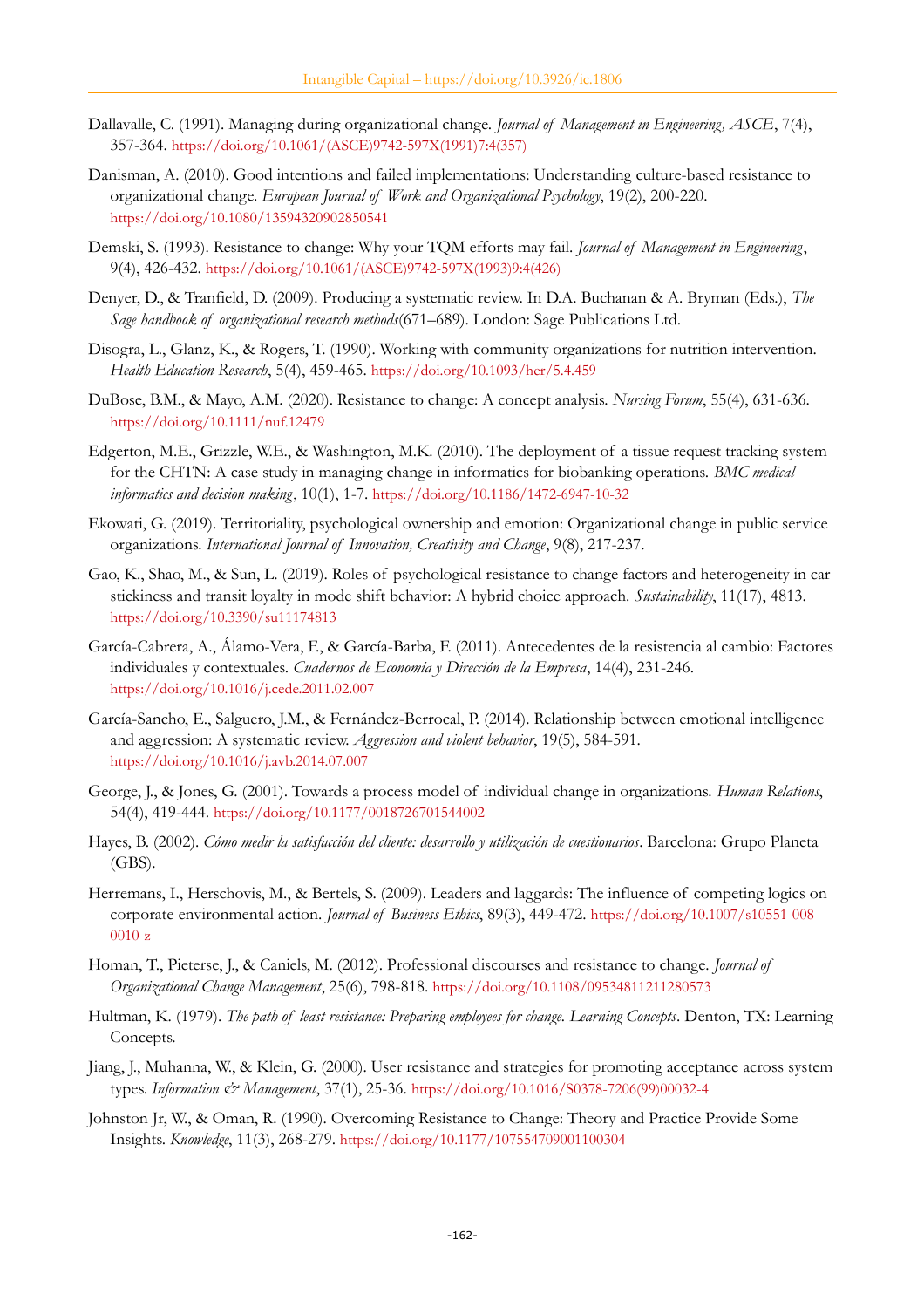- Katz, R., & Allen, T.J. (1982). Investigating the Not Invented Here (NIH) syndrome: A look at the performance, tenure, and communication patterns of 50 R & D Project Groups. *R&d Management*, 12(1), 7-20. <https://doi.org/10.1111/j.1467-9310.1982.tb00478.x>
- Kiilo, T., & Kutsar, D. (2015). Using evidence to reconstruct second-language learning policies in Estonia. *Contemporary Social Science*, 10(2), 171-181. <https://doi.org/10.1080/21582041.2015.1061685>
- Kim, H. (2015). *How to index journal in Scopus & WoS*. In Conference & Workshop Hanoi University of Science and Technology Hanoi, Vietnam August (pp. 20-22).
- Kling, R. (1980). Social analyses of computing: Theoretical perspectives in recent empirical research. *ACM Computing Surveys (CSUR)*, 12(1), 61-110. <https://doi.org/10.1145/356802.356806>
- Kot, A., & Sidorenko, E.V. (2013). Issues and prospects of implementing controlling at Russian gastransportation companies. *Middle East Journal of Scientific Research*, 16(12), 1675-1680.
- Landaeta, R., Mun, J., Rabadi, G., & Levin, D. (2008). Identifying sources of resistance to change in healthcare. *International Journal of Healthcare Technology and Management*, 9(1), 74-96. <https://doi.org/10.1504/IJHTM.2008.016849>
- Lawrence, P. (1969). How to deal with resistance to change. *Harvard Business Review*, 47(1), 4-6.
- Li, J., & Siegrist, J. (2012). Physical activity and risk of cardiovascular disease—a meta-analysis of prospective cohort studies. *International journal of environmental research and public health*, 9(2), 391-407. <https://doi.org/10.3390/ijerph9020391>
- Linstead, S. (1997). Resistance and return: Power, command and change management. *Studies in Cultures, Organizations and Societies*, 3(1), 67-89. <https://doi.org/10.1080/10245289708523488>
- Mahdavian, M., Wattanapongsakorn, N., Azadeh, M., Ayati, A., Mahdavian, M., Jabbari, M. et al. (2012). *Identifying main resistance factors in ERP implementation: A case study*. In 2012 9th International Conference on Electrical Engineering/Electronics, Computer, Telecommunications and Information Technology (1-4). IEEE. <https://doi.org/10.1109/ECTICon.2012.6254311>
- Meaney, M., & Pung, C. (2008). McKinsey global results: Creating organizational transformations. *The McKinsey Quarterly*, 7(3), 1-7.
- Mulombe, S.Z., & Mugova, C. (2018). An Investigation into the Causes of Continuous Resistance to the Implementation of a Centralised HR Support Services within a Global Mining House. *In Proceedings of the International Conference on Industrial Engineering and Operations Management. Paris, France*.
- Nakhoda, M., & Tajik, S. (2017). A survey of the factors influencing the resistance of the employees of university libraries to technological changes: Study of libraries of Tehran University. *Library Management*, 38(8/9), 528-546. <https://doi.org/10.1108/LM-02-2017-0025>
- Noble, P., & Paveglio, T.B. (2020). Exploring adoption of the wild land fire decision support system: End user perspectives. *Journal of Forestry,* 118(2), 154-171. <https://doi.org/10.1093/jofore/fvz070>
- Okumus, F., & Hemmington, N. (1998). Barriers and resistance to change in hotel firms: An investigation at unit level. *International Journal of Contemporary Hospitality Management*, 10(7), 283-288. <https://doi.org/10.1108/09596119810240906>
- Olson, J. (1989). Meeting the challenge of change: Implementing PL 99-457. *Topics in Early Childhood Special Education*, 9(3), 18-31. <https://doi.org/10.1177/027112148900900303>
- Pardo del Val, M., & Martínez Fuentes, C. (2003). Resistance to change: a literature review and empirical study. *Management Decision*, 41(2), 148-155. <https://doi.org/10.1108/00251740310457597>
- Pardo del Val, M., Martinez-Fuentes, C., & Roig-Dobón, S. (2012). Participative management and its influence on organizational change. *Management Decision*, 50(10), 1843-1860. <https://doi.org/10.1108/00251741211279639>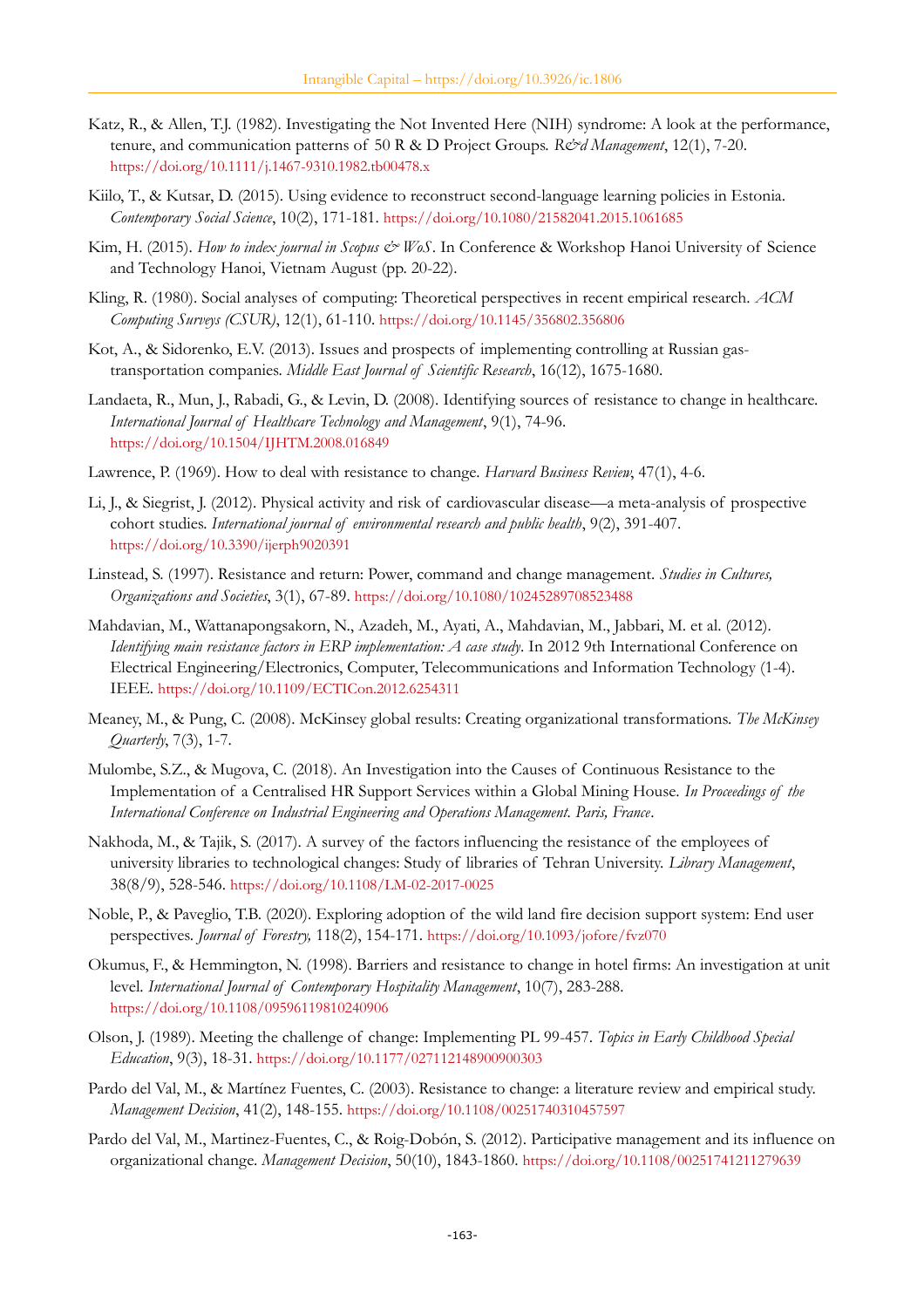- Payne, H.E., Lister, C., West, J.H., & Bernhardt, J.M. (2015). Behavioral functionality of mobile apps in health interventions: A systematic review of the literature. *JMIR mHealth and uHealth*, 3(1), e20. <https://doi.org/10.2196/mhealth.3335>
- Pechlaner, H., & Sauerwein, E. (2002). Strategy implementation in the Alpine tourism industry. *International Journal of Contemporary Hospitality Management*, 14(4), 157-168. <https://doi.org/10.1108/09596110210427003>
- Pérez-Rave, J. (2012). *Revisión sistemática de literatura en ingeniería*. Medellín: Sello Editorial UdeA, Medellín.
- Pérez-Rave, J. (2019). Revisión sistemática de literatura en ingeniería. Ampliada y actualizada (2<sup>nd</sup> ed). Medellín: Editorial Idinnov.
- Pérez-Rave, J. I., & González-Echavarría, F. (2018). The "Blame-Blame" Syndrome from a Systemic Perspective and Its Implications for Problem Solving in a Company. *Revista Ingenierías Universidad de Medellín*, 17(33), 187-205. <https://doi.org/10.22395/rium.v17n33a10>
- Pihlak, Ü., & Alas, R. (2012). Resistance to change in Indian, Chinese and Estonian organizations. *Journal of Indian Business Research*, 4(4), 224-243. <https://doi.org/10.1108/17554191211274767>
- Rao, C.P., & Sagi, U.D. (1982). An Epistemic Status Study of the Concept of Organisational Climate. *Sociological Bulletin*, 31(2), 155-181. <https://doi.org/10.1177/0038022919820202>
- Savenstedt, S., Sandman, P., & Zingmark, K. (2006). The duality in using information and communication technology in elder care. *Journal of advanced nursing*, 56(1), 17-25. [https://doi.org/10.1111/j.1365-](https://doi.org/10.1111/j.1365-2648.2006.03975.x) [2648.2006.03975.x](https://doi.org/10.1111/j.1365-2648.2006.03975.x)
- Scheiner, J. (2018). Why is there change in travel behaviour? In search of a theoretical framework for mobility biographies. *Erdkunde*, 72(1), 41-62. <https://doi.org/10.3112/erdkunde.2018.01.03>
- Schweiger, S., Stouten, H., & Bleijenbergh, I.L. (2018). A system dynamics model of resistance to organizational change: the role of participatory strategies. *Systems Research and Behavioral Science*, 35(6), 658-674. <https://doi.org/10.1002/sres.2509>
- Shahbaz, M., Gao, C., Zhai, L., Shahzad, F., & Hu, Y. (2019). Investigating the adoption of big data analytics in healthcare: the moderating role of resistance to change. *Journal of Big Data*, 6(1), 6. <https://doi.org/10.1186/s40537-019-0170-y>
- Siggelkow, N. (2007). Persuasion with case studies. *Academy of Management Journal*, 50(1), 20-24. <https://doi.org/10.5465/amj.2007.24160882>
- Stegaroiu, I., & Talmaciu, I. (2016). Causes of Resistance to Change. What Managers Should Do?. *Risk in Contemporary Economy*, 133-138.
- Teare, R., & Monk, S. (2002). Learning from change. *International Journal of Contemporary Hospitality Management*, 14(7), 334-340. <https://doi.org/10.1108/09596110210440620>
- Torgerson, C. (2003). Systematic reviews. London: Bloomsbury Publishing.
- Torres, M., Grau, M., & Barranco, M. (1998). Cambios en las estructuras organizativas y en el estilo de dirección, promovidos por las nuevas tecnologías de la información. *Dirección y Organización*, (20), 38-44.
- Usma, L., & Sepúlveda, L. (2020). Incertidumbre, protagonista del panorama económico del Eje Cafetero. *El Tiempo*. Available at: [https://www.eltiempo.com/colombia/empresas-del-eje-cafetero-sienten-los-efectos-de-la](https://www.eltiempo.com/colombia/empresas-del-eje-cafetero-sienten-los-efectos-de-la-cuarentena-por-covid-19-490994)[cuarentena-por-covid-19-490994](https://www.eltiempo.com/colombia/empresas-del-eje-cafetero-sienten-los-efectos-de-la-cuarentena-por-covid-19-490994) [consulted: 2nd May, 2020].
- Valero, D., & Castilla, O. (2011). Resistencia al cambio y trabajo por turnos en trabajadores de la banca. *Revista Venezolana de Gerencia*, 16(55), 434-457. <https://doi.org/10.31876/revista.v16i55.10628>
- Waddell, D., & Sohal, A. (1998). Resistance: A constructive tool for change management. *Management Decision*, 36(8), 543-548. <https://doi.org/10.1108/00251749810232628>